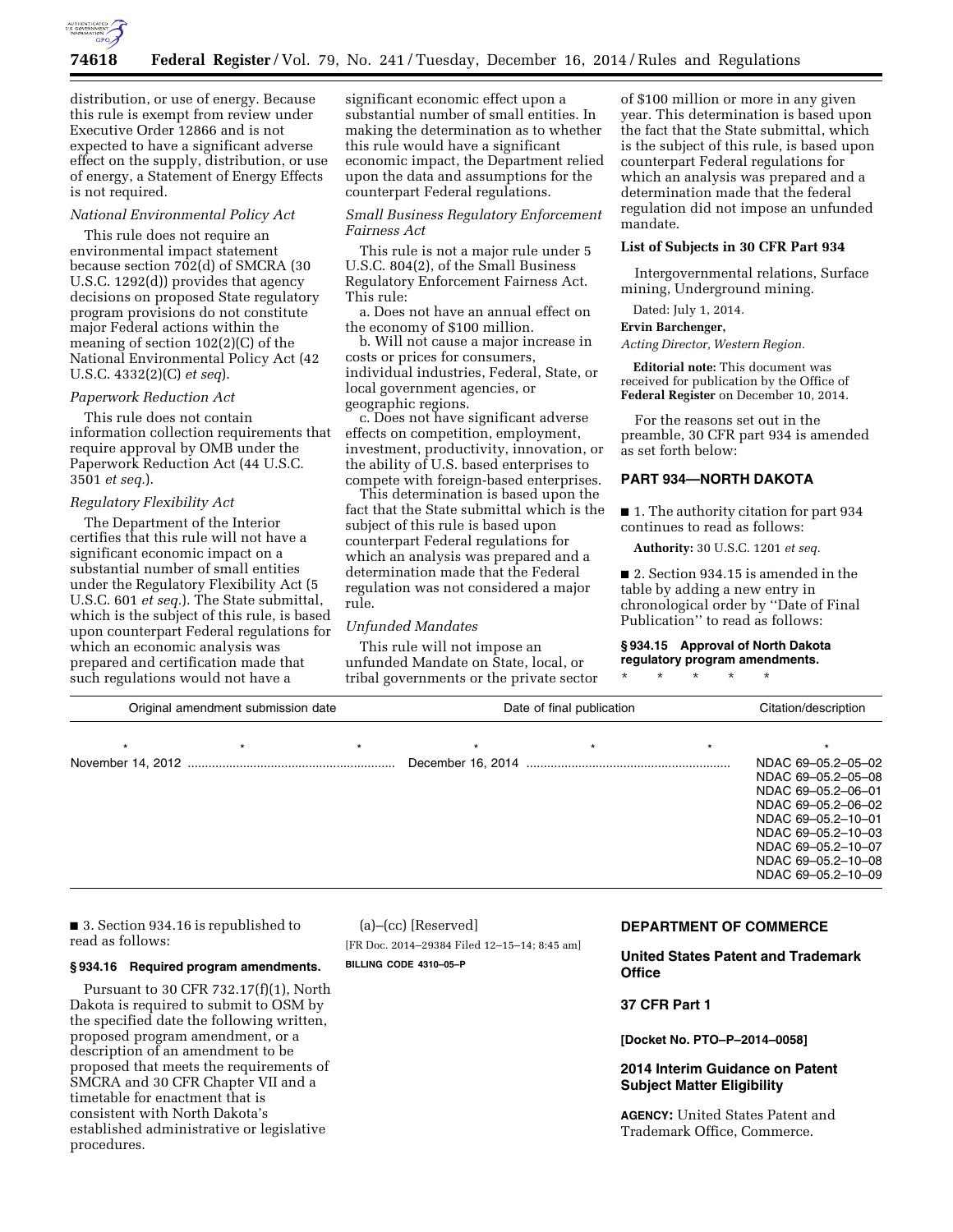**ACTION:** Examination guidance; request for comments.

**SUMMARY:** The United States Patent and Trademark Office (USPTO or Office) has prepared interim guidance (2014 Interim Guidance on Patent Subject Matter Eligibility, called ''Interim Eligibility Guidance'') for use by USPTO personnel in determining subject matter eligibility under 35 U.S.C. 101 in view of recent decisions by the U.S. Supreme Court (Supreme Court). This Interim Eligibility Guidance supplements the June 25, 2014, Preliminary Examination Instructions in view of the Supreme Court decision in *Alice Corp.* (June 2014 Preliminary Instructions) and supersedes the March 4, 2014, Procedure For Subject Matter Eligibility Analysis Of Claims Reciting Or Involving Laws Of Nature/Natural Principles, Natural Phenomena, And/Or Natural Products (March 2014 Procedure) issued in view of the Supreme Court decisions in *Myriad* and *Mayo.* The USPTO is seeking public comment on this Interim Eligibility Guidance along with additional suggestions on claim examples for explanatory example sets. **DATES:** *Effective Date:* This Interim

Eligibility Guidance is effective on December 16, 2014. This Interim Eligibility Guidance applies to all applications filed before, on or after December 16, 2014.

*Comment Deadline Date:* To be ensured of consideration, written comments must be received on or before March 16, 2015.

**ADDRESSES:** Comments on this Interim Eligibility Guidance must be sent by electronic mail message over the Internet addressed to: *2014*\_*[interim](mailto:2014_interim_guidance@uspto.gov)*\_ *[guidance@uspto.gov.](mailto:2014_interim_guidance@uspto.gov)* Electronic comments submitted in plain text are preferred, but also may be submitted in ADOBE® portable document format or MICROSOFT WORD® format. The comments will be available for viewing via the Office's Internet Web site (*[http://](http://www.uspto.gov)  [www.uspto.gov](http://www.uspto.gov)*). Because comments will be made available for public inspection, information that the submitter does not desire to make public, such as an address or phone number, should not be included in the comments.

**FOR FURTHER INFORMATION CONTACT:** Raul Tamayo, Senior Legal Advisor, Office of Patent Legal Administration, by telephone at 571–272–7728, or Michael Cygan, Senior Legal Advisor, Office of Patent Legal Administration, by telephone at 571–272–7700.

**SUPPLEMENTARY INFORMATION:** Section 2106 of the Manual of Patent Examining Procedure (MPEP) sets forth guidance

for use by USPTO personnel in determining subject matter eligibility under 35 U.S.C. 101. *See* MPEP 2106 (9th ed. 2014). The USPTO has prepared this Interim Eligibility Guidance for use by USPTO personnel in determining subject matter eligibility under 35 U.S.C. 101 in view of recent decisions by the Supreme Court. The following Interim Eligibility Guidance on patent subject matter eligibility under 35 U.S.C. 101 supplements the June 25, 2014, Preliminary Examination Instructions in view of the Supreme Court Decision in *Alice Corporation Pty. Ltd.* v. *CLS Bank International, et al.*1 (June 2014 Preliminary Instructions) and supersedes the March 4, 2014, Procedure For Subject Matter Eligibility Analysis Of Claims Reciting Or Involving Laws Of Nature/Natural Principles, Natural Phenomena, And/Or Natural Products (March 2014 Procedure) 2 issued in view of the Supreme Court decisions in *Association for Molecular Pathology* v. *Myriad Genetics, Inc.*3 and *Mayo Collaborative Services* v. *Prometheus Laboratories Inc.*4 Implementation of examination guidance on eligibility will be an iterative process continuing with periodic supplements based on developments in patent subject matter eligibility jurisprudence 5 and public feedback.

The USPTO is seeking written comments on this guidance, as well as additional suggestions for claim examples to use for examiner training. Further, the USPTO plans to hold a public forum in mid-January 2015 in

3*Association for Molecular Pathology* v. *Myriad Genetics, Inc.,* 569 U.S. \_\_, 133 S. Ct. 2107 (2013).

4 *Mayo Collaborative Serv.* v. *Prometheus Labs., Inc.,* 566 U.S. \_\_, 132 S. Ct. 1289 (2012).

5The Court of Appeals for the Federal Circuit has a number of pending appeals that could result in further refinements to the eligibility guidance, including for example, *University of Utah Research Foundation* v. *Ambry Genetics Corp. (In re BRCA1- & BRCA2-Based Hereditary Cancer Test Patent Litigation*), No. 14–1361 (Fed. Cir. filed Mar. 18, 2014), and *Ariosa Diagnostics, Inc.* v. *Sequenom, Inc.,* No. 14–1139 (Fed. Cir. filed Dec. 4, 2013).

order to discuss the guidance and next steps and to receive additional oral input. When the date and location are finalized, notice of the forum will be provided on the Office's Internet Web site (*<http://www.uspto.gov>*).

This Interim Eligibility Guidance does not constitute substantive rulemaking and does not have the force and effect of law. This Interim Eligibility Guidance sets out the Office's interpretation of the subject matter eligibility requirements of 35 U.S.C. 101 in view of recent decisions by the Supreme Court and the U.S. Court of Appeals for the Federal Circuit (Federal Circuit), and advises the public and Office personnel on how these court decisions impact the provisions of MPEP 2105, 2106 and 2106.01. This Interim Eligibility Guidance has been developed as a matter of internal Office management and is not intended to create any right or benefit, substantive or procedural, enforceable by any party against the Office. Rejections will continue to be based upon the substantive law, and it is these rejections that are appealable. Failure of Office personnel to follow this Interim Eligibility Guidance is not, in itself, a proper basis for either an appeal or a petition.

This Interim Eligibility Guidance offers a comprehensive view of subject matter eligibility in line with *Alice Corp, Myriad, Mayo,* and the related body of case law, and is responsive to the public comments received pertaining to the March 2014 Procedure and the June 2014 Preliminary Instructions (*see* the Notice of Forum on the Guidance for Determining Subject Matter Eligibility of Claims Reciting or Involving Laws of Nature, Natural Phenomena, and Natural Products, 79 FR 21736 (Apr. 17, 2014) and the Request for Comments and Extension of Comment Period on Examination Instruction and Guidance Pertaining to Patent-Eligible Subject Matter, 79 FR 36786 (June 30, 2014)). In conjunction with this Interim Eligibility Guidance, a set of explanatory examples relating to nature-based products is being released to replace the prior examples issued with the March 2014 Procedure and the related training. The explanatory examples relating to nature-based products address themes raised in the public comments and adopt many suggestions from the comments. Additional explanatory example sets relating to claims that do and do not amount to significantly more than a judicial exception are being developed and will be issued at a future date, taking into account suggestions already received from the public comments,

<sup>1</sup>*Alice Corp. Pty. Ltd.* v. *CLS Bank Int'l,* 573 U.S.  $\frac{1}{2}$ , 134 S. Ct. 2347 (2014).

<sup>2</sup>This analysis differs from the March 2014 Procedure in certain respects. Note, for example, the test for determining whether a claim is directed to a ''product of nature'' exception is separated from the analysis of whether the claim includes significantly more than the exception. Also, the application of the overall analysis is based on claims *directed* to judicial exceptions (defined as claims reciting the exception, *i.e.,* set forth or described), rather than claims merely ''involving'' an exception. For instance, process claims that merely use a nature-based product are not necessarily subject to an analysis for markedly different characteristics. Additionally, the markedly different analysis focuses on characteristics that can include a product's structure, function, and/or other properties as compared to its naturally occurring counterpart in its natural state.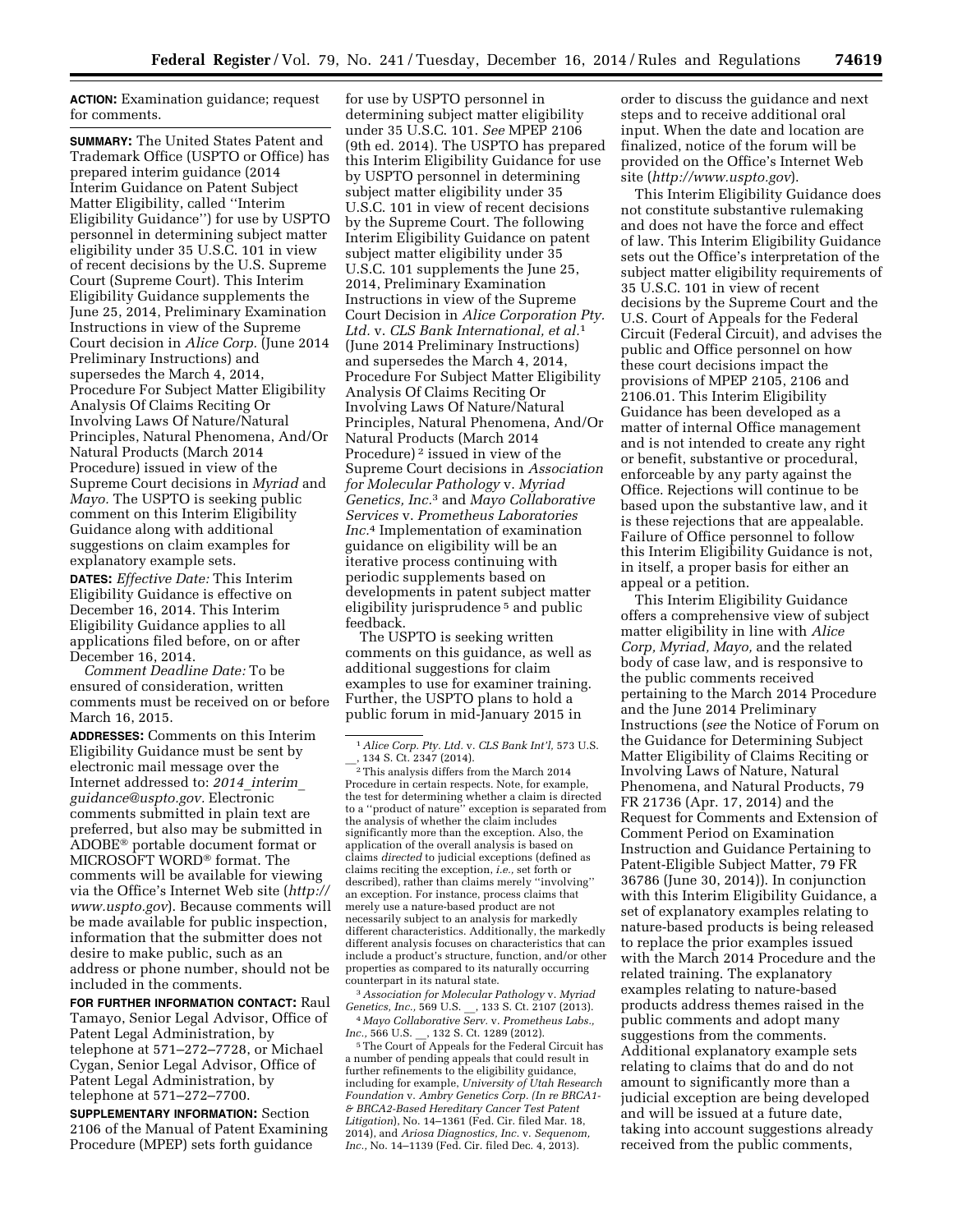future public comments, and any further judicial developments.

The June 2014 Preliminary Instructions superseded MPEP sections 2106(II)(A) and 2106(II)(B). MPEP 2105 is also superseded by this Interim Eligibility Guidance to the extent that it suggests that ''mere human intervention'' necessarily results in eligible subject matter. MPEP 2106.01 is additionally now superseded with this interim guidance. Examiners should continue to follow the MPEP for all other examination instructions. The following sections pertain to examining for patent subject matter eligibility with details on determining what applicant invented and making a rejection under 35 U.S.C. 101 and should be reviewed closely as they are not duplicated in this Interim Eligibility Guidance:

- MPEP 2103: Patent Examination Process
	- $\blacksquare$  2103(I): Determine What Applicant Has Invented and Is Seeking to Patent
	- 2103(II): Conduct a Thorough Search of the Prior Art
	- 2103(III): Determine Whether the Claimed Invention Complies With

35 U.S.C. 101

- $\blacksquare$  2103(IV): Evaluate Application for Compliance With 35 U.S.C. 112
- $\blacksquare$  2103(V): Determine Whether the Claimed Invention Complies With 35 U.S.C. 102 and 103
- 2103(VI): Clearly Communicate Findings, Conclusions, and Their Bases
- MPEP 2104: Patentable Subject Matter
- MPEP 2105: Patentable Subject Matter—Living Subject Matter 6
- MPEP 2106: Patent Subject Matter Eligibility
	- 2106(I): The Four Categories of Statutory Subject Matter
	- $2106(II)$ : Judicial Exceptions to the Four Categories (*not* subsections  $(II)(A)$  and  $(II)(B)$
	- 2106(III): Establish on the Record a *Prima Facie* Case

The current version of the MPEP (9th ed., March 2014) incorporates patent subject matter eligibility guidance issued as of November 2013.

This Interim Eligibility Guidance is divided into the following sections:

Flowchart: Eligibility Test for Products and Processes;

Part I: Two-part Analysis for Judicial Exceptions;

Part II: Complete Examination;

Part III: Sample Analysis; and

Part IV: Summaries of Court Decisions Relating to Laws of Nature, Natural Phenomena, and Abstract Ideas.

The following flowchart illustrates the subject matter eligibility analysis for products and processes to be used during examination for evaluating whether a claim is drawn to patenteligible subject matter. It is recognized that under the controlling legal precedent there may be variations in the precise contours of the analysis for subject matter eligibility that will still achieve the same end result. The analysis set forth herein promotes examination efficiency and consistency across all technologies.

<sup>6</sup>To the extent that MPEP 2105 suggests that mere ''human intervention'' necessarily results in eligible subject matter, it is superseded by this Interim Eligibility Guidance. As explained herein, if human intervention has failed to confer markedly different characteristics on a product derived from nature, that product is a judicial exception (a product of nature exception). *See generally Myriad*; *In re Roslin Inst. (Edinburgh),* 750 F.3d. 1333 (Fed. Cir. 2014).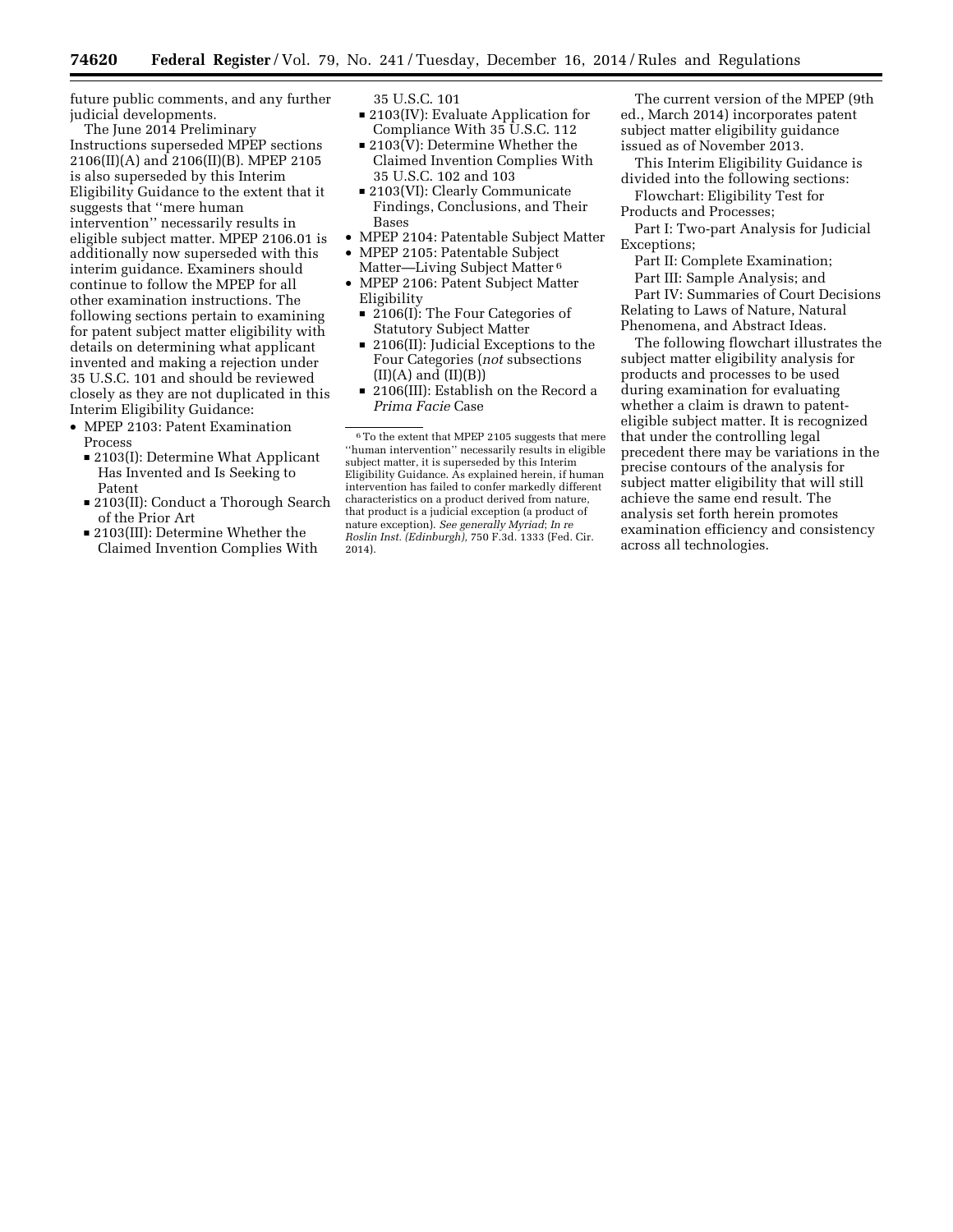

IN ACCORDANCE WITH COMPACT PROSECUTION, ALONG WITH DETERMINING ELIGIBILITY, ALL CLAIMS ARE TO BE FULLY EXAMINED UNDER EACH OF THE OTHER PATENTABILITY REQUIREMENTS: 35 USC §§ 102, 103, 112, and 101 ( UTILITY, INVENTORSHIP, DOUBLE PATENTING) AND NON- STATUTORY DOUBLE PATENTING.

Notable changes from prior guidance:

• All daims ( product and process) with a judidal exception ( any type) are subject to the same steps. • Oaims induding a nature- based product are analyzed in Step 2A to identify whether the daim is directed to ( recites) a "product of nature" exception. This analysis compares the nature- based product in the daim to its naturally occurring counterpart to identify markedly different characteristics based on structure, function, and/ or properties. The analysis proceeds to Step 2B only when the daim is directed to an exception (when no markedly different characteristics are shown) .

*2014 Interim Eligibility Guidance:* In accordance with the existing two-step analysis for patent subject matter eligibility under 35 U.S.C. 101 explained in MPEP 2106, the claimed invention (Step 1) ''must be directed to one of the four statutory categories'' and (Step 2) ''must not be wholly directed to subject matter encompassing a judicially recognized exception.'' Referring to the attached flowchart titled Subject Matter Eligibility Test for Products and

Processes, Step 1 is represented in diamond (1), which is explained in MPEP 2106(I). Step 2 is represented in diamonds (2A) and (2B) and is the subject of this Interim Eligibility Guidance. Step 2 is the two-part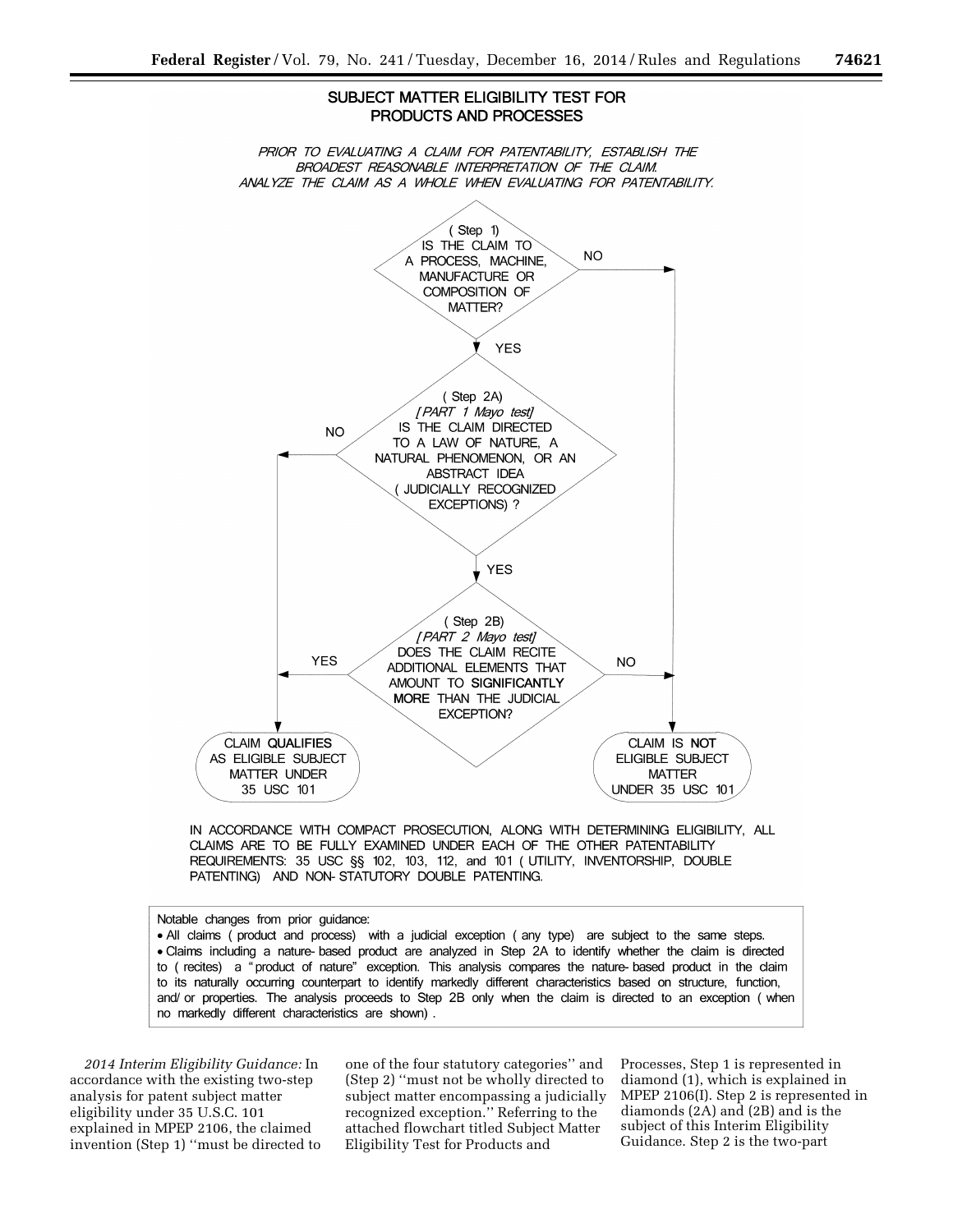analysis from *Alice Corp.*7 (also called the *Mayo* test) for claims directed to laws of nature, natural phenomena, and abstract ideas (the judicially recognized exceptions).

### **I. Two-Part Analysis for Judicial Exceptions**

A. Flowchart Step 2A (Part 1 *Mayo*  Test)—Determine whether the claim is *directed* to a law of nature, a natural phenomenon, or an abstract idea (judicial exceptions).

After determining what applicant has invented by reviewing the entire application disclosure and construing the claims in accordance with their broadest reasonable interpretation (MPEP 2103), determine whether the claim as a whole is directed to a judicial exception. A claim to a process, machine, manufacture or composition of matter (*Step 1: YES*) that is not directed to any judicial exceptions (*Step 2A: NO*) is eligible and needs no further eligibility analysis. A claim that is directed to at least one exception (*Step 2A: YES*) requires further analysis to determine whether the claim recites a patent-eligible application of the exception (*Step 2B*).

# *1. Determine What the Claim Is ''Directed to''*

A claim is directed to a judicial exception when a law of nature, a natural phenomenon, or an abstract idea is recited (*i.e.,* set forth or described) in the claim. Such a claim requires closer scrutiny for eligibility because of the risk that it will "tie up"<sup>8</sup> the excepted subject matter and pre-empt others from using the law of nature, natural phenomenon, or abstract idea. Courts tread carefully in scrutinizing such claims because at some level all inventions embody, use, reflect, rest upon, or apply a law of nature, natural phenomenon, or abstract idea.9 To properly interpret the claim, it is important to understand what the

9An invention is not rendered ineligible for patent simply because it involves an abstract concept. Applications of such concepts ''to a new and useful end,'' remain eligible for patent protection. *Alice Corp.,* 134 S.Ct. at 2354 (quoting *Benson,* 409 U.S. at 67).

applicant has invented and is seeking to patent.

For claims that may recite a judicial exception, but are directed to inventions that clearly do not seek to tie up the judicial exception, see Section I.B.3. regarding a streamlined eligibility analysis.

# *2. Identify the Judicial Exception Recited in the Claim*

MPEP 2106(II) provides a detailed explanation of the judicial exceptions and their legal bases. It should be noted that there are no bright lines between the types of exceptions because many of these concepts can fall under several exceptions. For example, mathematical formulas are considered to be an exception as they express a scientific truth, but have been labelled by the courts as both abstract ideas and laws of nature. Likewise, ''products of nature'' are considered to be an exception because they tie up the use of naturally occurring things, but have been labelled as both laws of nature and natural phenomena. Thus, it is sufficient for this analysis to identify that the claimed concept aligns with at least one judicial exception.

Laws of nature and natural phenomena, as identified by the courts, include naturally occurring principles/ substances and substances that do not have markedly different characteristics compared to what occurs in nature. See Section I.A.3. for a discussion of the markedly different characteristics analysis used to determine whether a claim that includes a nature-based product limitation recites an exception. The types of concepts courts have found to be laws of nature and natural phenomena are shown by these cases, which are intended to be illustrative and not limiting:

• An isolated DNA (*Myriad:* see Section III, Example 2);

• a correlation that is the consequence of how a certain compound is metabolized by the body (*Mayo:* see Section III, Example 5);

• electromagnetism to transmit signals (*Morse:* 10 see Section IV.A.1.); and

• the chemical principle underlying the union between fatty elements and water (*Tilghman:* 11 see Section IV.A.2.).

Abstract ideas have been identified by the courts by way of example, including fundamental economic practices, certain methods of organizing human activities, an idea 'of itself,' and mathematical relationships/formulas.12 The types of

concepts courts have found to be abstract ideas are shown by these cases, which are intended to be illustrative and not limiting:

• Mitigating settlement risk (*Alice:*  see Section III, Example 6);

• hedging (*Bilski*:<sup>13</sup> see Section IV.A.5.);

• creating a contractual relationship (*buySAFE:* 14 see Section IV.C.3.);

• using advertising as an exchange or currency (*Ultramercial:* 15 see Section IV.C.4.);

• processing information through a clearinghouse (*Dealertrack:* 16 see Section IV.B.3.);

• comparing new and stored information and using rules to identify options (*SmartGene:* 17 see Section IV.B.4.);

• using categories to organize, store and transmit information (*Cyberfone:* 18 see Section IV.B.5.);

• organizing information through mathematical correlations (*Digitech:* 19 see Section IV.C.1.);

• managing a game of bingo (*Planet Bingo:* 20 see Section IV.C.2.);

• the Arrhenius equation for calculating the cure time of rubber (*Diehr:* 21 see Section III, Example 3);

• a formula for updating alarm limits (*Flook:* 22 see Section III, Example 4);

• a mathematical formula relating to standing wave phenomena (*Mackay Radio:* 23 see Section IV.A.3.); and

• a mathematical procedure for converting one form of numerical representation to another (*Benson:* 24 see Section IV.A.4.)

*3. Nature-Based Products* 

a. Determine Whether the Markedly Different Characteristics Analysis Is Needed To Evaluate a Nature-Based Product Limitation Recited in a Claim

Nature-based products, as used herein, include both eligible and

- *WildTangent,* \_\_\_ F.3d \_\_\_, 112 USPQ2d 1750 (Fed. Cir. 2014).
- 16 *Dealertrack Inc.* v. *Huber,* 674 F.3d 1315 (Fed.
- Cir. 2012). 17*SmartGene, Inc.* v. *Advanced Biological Labs., SA,* 555 Fed. Appx. 950 (Fed. Cir. 2014)
- (nonprecedential). 18*Cyberfone Sys.* v. *CNN Interactive Grp.,* 558 Fed. Appx. 988 (Fed. Cir. 2014) (nonprecedential).
- 19 *Digitech Image Tech., LLC* v. *Electronics for Imaging, Inc.,* 758 F.3d 1344 (Fed. Cir. 2014).

20*Planet Bingo, LLC* v. *VKGS LLC,* \_\_\_ Fed. Appx. (Fed. Cir. 2014) (nonprecedential).

- 21 *Diamond* v. *Diehr,* 450 U.S. 175 (1981).
- 22*Parker* v. *Flook,* 437 U.S. 584 (1978).
- 23 *Mackay Radio & Tel. Co.* v. *Radio Corp. of Am.,*  306 U.S. 86 (1939).
- 24 *Benson,* 409 U.S. at 63.

<sup>7</sup>*Alice Corp.,* 134 S. Ct. at 2355.

<sup>8</sup> *Mayo,* 132 S. Ct. at 1301 (''[E]ven though rewarding with patents those who discover new laws of nature and the like might well encourage their discovery, those laws and principles, considered generally, are 'the basic tools of scientific and technological work.' And so there is a danger that the grant of patents that tie up their use will inhibit future innovation premised upon them, a danger that becomes acute when a patented process amounts to no more than an instruction to 'apply the natural law,' or otherwise forecloses more future invention than the underlying discovery could reasonably justify'' (quoting *Gottschalk* v. *Benson,* 409 U.S. 63, 67 (1972)).

<sup>10</sup>*O'Reilly* v. *Morse,* 56 U.S. 62 (1853).

<sup>11</sup>*Tilghman* v. *Proctor,* 102 U.S. 707 (1881).

<sup>12</sup>*Alice Corp.,* 134 S. Ct. at 2355–56.

<sup>13</sup>*Bilski* v. *Kappos,* 561 U.S. 593 (2010).

<sup>14</sup> *buySAFE, Inc.* v. *Google, Inc.,* \_\_\_ F.3d \_\_\_, 112 USPQ2d 1093 (Fed. Cir. 2014). 15*Ultramercial, LLC* v. *Hulu, LLC and*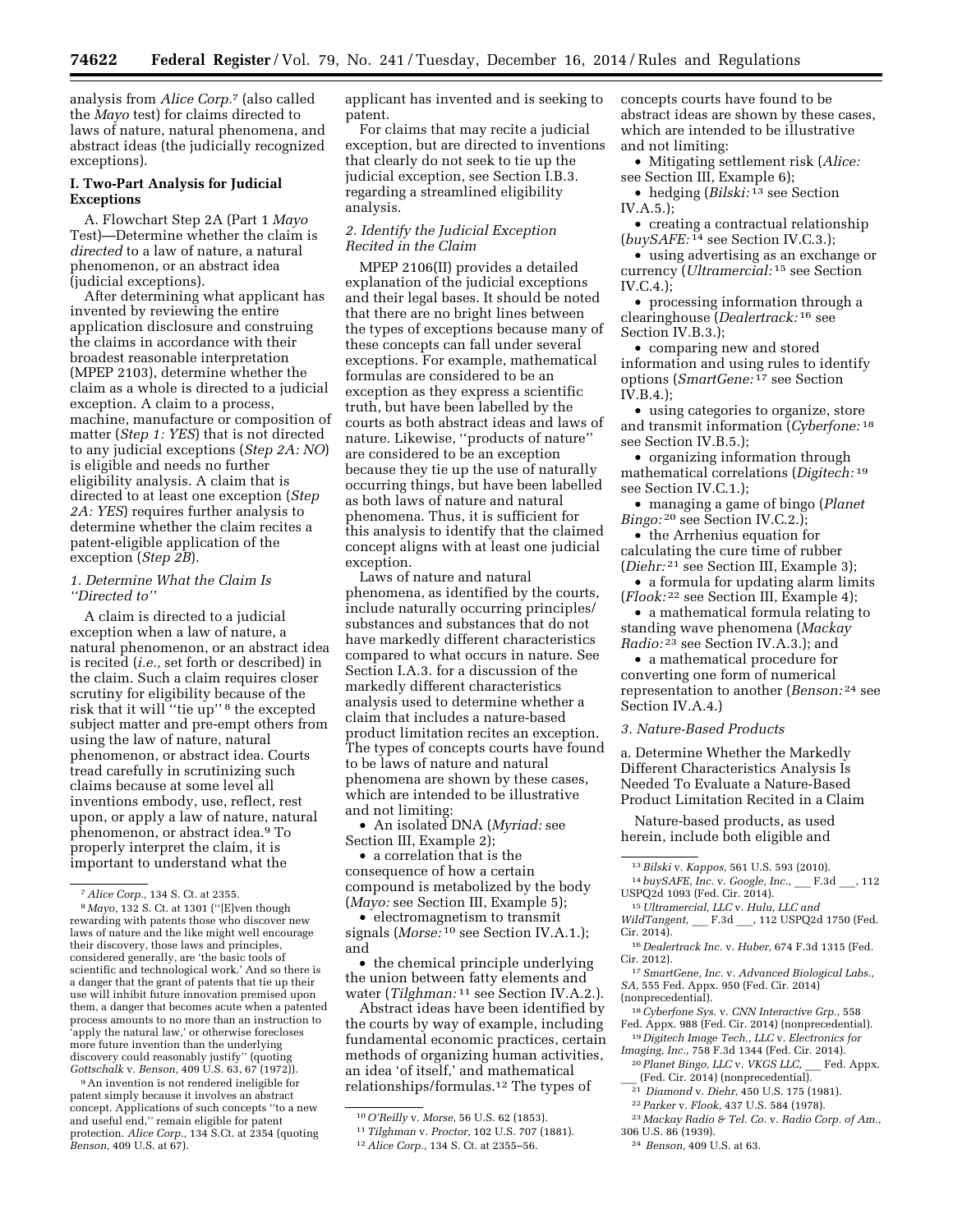ineligible products and merely refer to the types of products subject to the markedly different characteristics analysis used to identify ''product of nature'' exceptions. Courts have held that naturally occurring products and some man-made products that are essentially no different from a naturally occurring product are ''products of nature'' 25 that fall under the laws of nature or natural phenomena exception. To determine whether a claim that includes a nature-based product limitation recites a ''product of nature'' exception, use the markedly different characteristics analysis to evaluate the nature-based product limitation (discussed in section I.A.3.b). A claim that recites a nature-based product limitation that does not exhibit markedly different characteristics from its naturally occurring counterpart in its natural state is directed to a ''product of nature'' exception (*Step 2A: YES*).

Care should be taken not to overly extend the markedly different characteristics analysis to products that when viewed as a whole are not naturebased. For claims that recite a naturebased product limitation (which may or may not be a ''product of nature'' exception) but are directed to inventions that clearly do not seek to tie up any judicial exception, see Section I.B.3. regarding a streamlined eligibility analysis. In such cases, it would not be necessary to conduct a markedly different characteristics analysis.

A nature-based product can be claimed by itself (*e.g.,* ''a Lactobacillus bacterium'') or as one or more limitations of a claim (*e.g.,* ''a probiotic composition comprising a mixture of Lactobacillus and milk in a container''). The markedly different characteristics analysis should be applied only to the nature-based product limitations in the claim to determine whether the naturebased products are ''product of nature'' exceptions. When the nature-based product is produced by combining multiple components, the markedly different characteristics analysis should be applied to the resultant nature-based combination, rather than its component parts. In the example above, the mixture of Lactobacillus and milk should be analyzed for markedly different characteristics, rather than the Lactobacillus separately and the milk separately. The container would not be subject to the markedly different characteristics analysis as it is not a nature-based product, but would be evaluated in Step 2B if it is determined that the mixture of Lactobacillus and milk does not have markedly different

characteristics from any naturally occurring counterpart and thus is a 'product of nature'' exception.

For a product-by-process claim, the analysis turns on whether the naturebased product in the claim has markedly different characteristics from its naturally occurring counterpart. (*See*  MPEP 2113 for product-by-process claims.)

A process claim is not subject to the markedly different analysis for naturebased products used in the process, except in the limited situation where a process claim is drafted in such a way 26 that there is no difference in substance from a product claim (*e.g.,* ''a method of providing an apple.'').

b. Markedly Different Characteristics Analysis: Structure, Function and/or Other Properties 27

The markedly different characteristics analysis compares the nature-based product limitation to its naturally occurring counterpart in its natural state. When there is no naturally occurring counterpart to the naturebased product, the comparison should be made to the closest naturally occurring counterpart. In the case of a nature-based combination, the closest counterpart may be the individual nature-based components that form the combination, *i.e.,* the characteristics of the claimed nature-based combination are compared to the characteristics of the components in their natural state.

Markedly different characteristics can be expressed as the product's structure, function, and/or other properties,<sup>28</sup> and

 $^{\rm 28}\rm{To}$  show a marked difference, a characteristic must be changed as compared to nature, and cannot be an inherent or innate characteristic of the naturally occurring counterpart. *Funk Bros. Seed Co.* v. *Kalo Inoculant Co.,* 333 U.S. 127, 130 (1948) (''[The inventor did] not create a state of inhibition or of non-inhibition in the bacteria. Their qualities are the work of nature. Those qualities are of course not patentable.''); *In re Marden,* 47 F.2d 958 (CCPA 1931) (eligibility of a claim to ductile vanadium held ineligible, because the ''ductility or malleability of vanadium is . . . one of its inherent characteristics and not a characteristic given to it by virtue of a new combination with other materials or which characteristic is brought about by some chemical reaction or agency which changes its inherent characteristics''). Further, a difference in a characteristic that came about or was produced independently of any effort or influence by applicant cannot show a marked difference. *Roslin,*  750 F.3d at 1338 (Because ''any phenotypic differences came about or were produced 'quite<br>independently of any effort of the patentee''' and independently of any effort of the patentee' were ''uninfluenced by Roslin's efforts'', they ''do not confer eligibility on their claimed subject matter'' (quoting *Funk Bros.*)).

will be evaluated based on what is recited in the claim on a case-by-case basis. As seen by the examples that are being released in conjunction with this Interim Eligibility Guidance, even a small change can result in markedly different characteristics from the product's naturally occurring counterpart. In accordance with this analysis, a product that is purified or isolated, for example, will be eligible when there is a resultant change in characteristics sufficient to show a marked difference from the product's naturally occurring counterpart. If the claim recites a nature-based product limitation that does not exhibit markedly different characteristics, the claim is directed to a ''product of nature'' exception (a law of nature or naturally occurring phenomenon), and the claim will require further analysis to determine eligibility based on whether additional elements add significantly more to the exception.

Non-limiting examples of the types of characteristics considered by the courts when determining whether there is a marked difference include:

• Biological or pharmacological functions or activities; <sup>29</sup>

• Chemical and physical properties; 30

- Phenotype, including functional and structural characteristics; 31 and
- Structure and form, whether chemical, genetic or physical.32

If the claim includes a nature-based product that has markedly different characteristics, the claim does not recite a ''product of nature'' exception and is eligible (*Step 2A: NO*) unless the claim

30*See, e.g., Parke-Davis & Co.* v. *H.K. Mulford Co.,*  189 F. 95, 103–04 (S.D.N.Y. 1911) (the alkalinity of a chemical compound); *Marden,* 47 F.2d at 958 (the ductility or malleability of metals); *Funk Bros.,* 333 U.S. at 130 (''The qualities of these bacteria, like the heat of the sun, electricity, or the qualities of metals, are part of the store-house of knowledge of all men. They are manifestations of laws of nature, free to all men and reserved exclusively to none.'').

31*See, e.g., Roslin,* 750 F.3d at 1338 (phenotype, including functional and structural characteristics, *e.g.,* the shape, size, color, and behavior of an organism).

32*See, e.g., Chakrabarty,* 447 U.S. at 305 and n.1 (the physical presence of plasmids in a bacterial cell); *Parke-Davis,* 189 F. at 100, 103 (claimed chemical was a ''nonsalt'' and a ''crystalline substance''); *Myriad,* 133 S. Ct. at 2116, 2119 (nucleotide sequence of DNA); *Roslin,* 750 F.3d at 1338–39 (the genetic makeup (genotype) of a cell or organism).

<sup>25</sup> *Myriad,* 133 S. Ct. at 2111.

<sup>26</sup>*Alice Corp.,* 134 S. Ct. at 2360. 27This revised analysis represents a change from prior guidance, because now changes in functional characteristics and other non-structural properties can evidence markedly different characteristics, whereas in the March 2014 Procedure only structural changes were sufficient to show a marked

<sup>29</sup>*See, e.g., Funk Bros.,* 333 U.S. at 130–31 (properties and functions of bacteria such as a state of inhibition or non-inhibition and the ability to infect leguminous plants); *Diamond* v. *Chakrabarty,*  447 U.S. 303, 310 (1980) (genetically modified bacterium's ability to degrade hydrocarbons); *In re King,* 107 F.2d 618 (CCPA 1939) (the ability of vitamin C to prevent and treat scurvy); *Myriad,* 133 S. Ct. at 2111, 2116–17 (the protein-encoding information of a nucleic acid).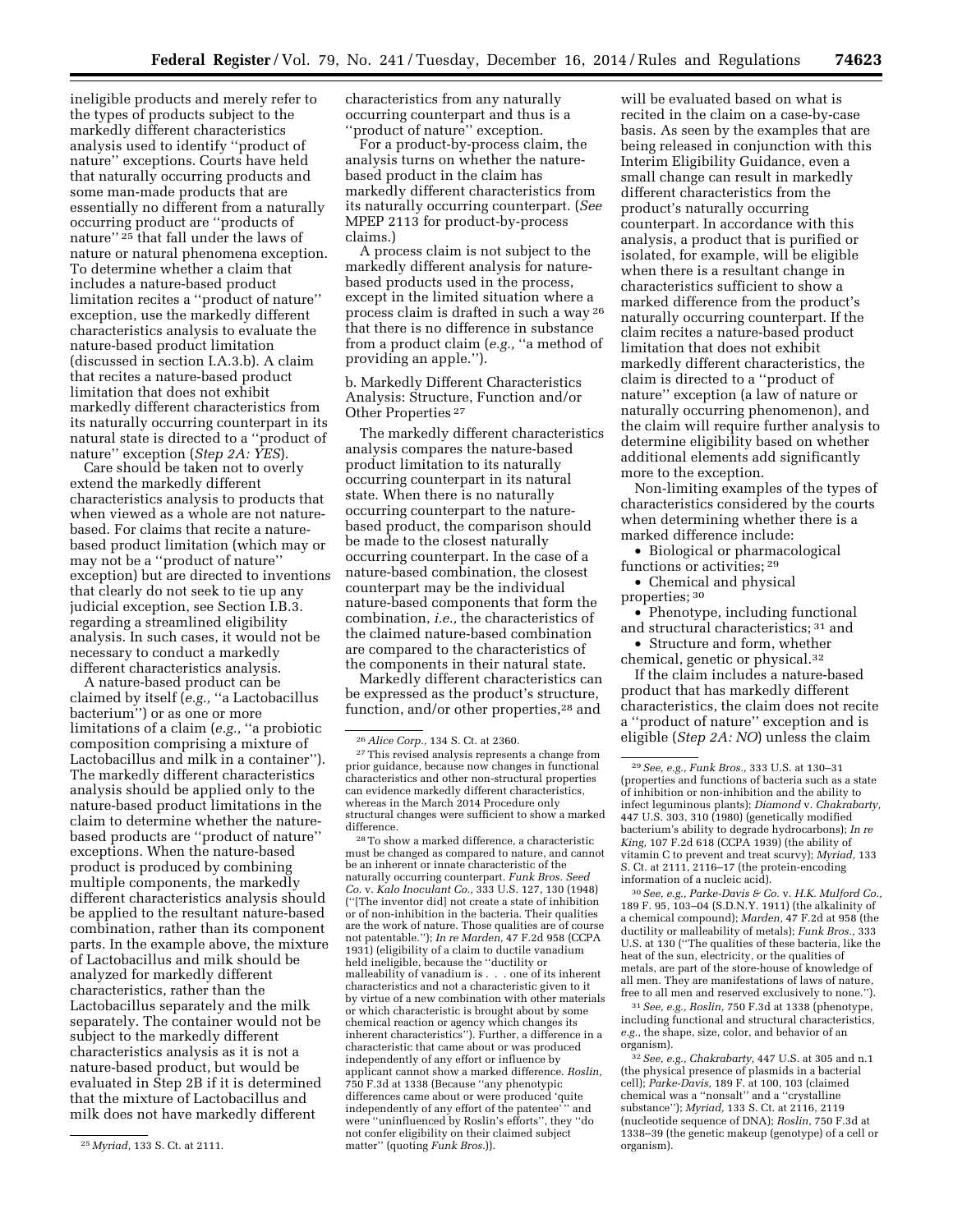recites another exception (such as a law of nature or abstract idea, or a different natural phenomenon). If the claim includes a product having no markedly different characteristics from the product's naturally occurring counterpart in its natural state, the claim is directed to an exception (*Step 2A: YES*), and the eligibility analysis must proceed to *Step 2B* to determine if any additional elements in the claim add significantly more to the exception. For claims that are to a single naturebased product, once a markedly different characteristic in that product is shown, no further analysis would be necessary for eligibility because no ''product of nature'' exception is recited (*i.e.,* Step 2B is not necessary because the answer to Step 2A is NO). This is a change from prior guidance because the inquiry as to whether the claim amounts to significantly more than a ''product of nature'' exception is not relevant to claims that do not recite an exception. Thus, a claim can be found eligible based solely on a showing that the nature-based product in the claim has markedly different characteristics and thus is not a ''product of nature'' exception, when no other exception is recited in the claim.

If a rejection under 35 U.S.C. 101 is ultimately made, the rejection should identify the exception as it is recited (*i.e.,* set forth or described) in the claim, and explain why it is an exception providing reasons why the product does not have markedly different characteristics from its naturally occurring counterpart in its natural state.

B. Flowchart Step 2B (Part 2 *Mayo*  test)—Determine whether any element, or combination of elements, in the claim is sufficient to ensure that the claim amounts to significantly more than the judicial exception.

A claim directed to a judicial exception must be analyzed to determine whether the elements of the claim, considered both individually and as an ordered combination, are sufficient to ensure that the claim as a whole amounts to significantly more than the exception itself—this has been termed a search for an ''inventive concept.'' 33 To be patent-eligible, a claim that is directed to a judicial exception must include additional features to ensure that the claim describes a process or product that applies the exception in a meaningful way, such that it is more than a drafting effort designed to monopolize the exception. It is important to consider the claim as whole. Individual elements

viewed on their own may not appear to add significantly more to the claim, but when combined may amount to significantly more than the exception. Every claim must be examined individually, based on the particular elements recited therein, and should not be judged to automatically stand or fall with similar claims in an application.

#### *1. ''Significantly More''*

The Supreme Court has identified a number of considerations for determining whether a claim with additional elements amounts to significantly more than the judicial exception itself. The following are examples of these considerations, which are not intended to be exclusive or limiting. Limitations that may be enough to qualify as ''significantly more'' when recited in a claim with a judicial exception include:

• Improvements to another technology or technical field; 34

• Improvements to the functioning of the computer itself; 35

• Applying the judicial exception with, or by use of, a particular machine; 36

• Effecting a transformation or reduction of a particular article to a different state or thing; 37

• Adding a specific limitation other than what is well-understood, routine and conventional in the field, or adding unconventional steps that confine the claim to a particular useful application; 38 or

• Other meaningful limitations beyond generally linking the use of the judicial exception to a particular technological environment.39

36*Bilski,* 130 S. Ct. at 3227 (''The Court's precedents establish that the machine-ortransformation test is a useful and important clue, an investigative tool, for determining whether some claimed inventions are processes under § 101.'').

37 *Diehr,* 450 U.S. at 184 (''That respondents' claims [to a specific rubber molding process] involve the transformation of an article, in this case raw, uncured synthetic rubber, into a different state or thing cannot be disputed.''). *See also Benson,* 409 U.S. at 70 (''Transformation and reduction of an article 'to a different state or thing' is the clue to the patentability of a process claim that does not include particular machines. So it is that a patent in the process of 'manufacturing fat acids and glycerine from fatty bodies by the action of water at a high temperature and pressure' was sustained in *Tilghman,* 102 U.S. at 721'').

38 *Mayo,* 132 S. Ct. at 1299, 1302 (claim ineligible because the recited ''instructions add nothing specific to the laws of nature other than what is well-understood, routine, conventional activity, previously engaged in by those in the field,'' which was ''[u]nlike, say, a typical patent on a new drug or a new way of using an existing drug'').

39*Alice Corp.,* 134 S. Ct. at 2360 (noting that none of the hardware recited ''offers a meaningful

Limitations that were found not to be enough to qualify as ''significantly more'' when recited in a claim with a judicial exception include:

• Adding the words "apply it" (or an equivalent) with the judicial exception, or mere instructions to implement an abstract idea on a computer; 40

• Simply appending well-understood, routine and conventional activities previously known to the industry, specified at a high level of generality, to the judicial exception, *e.g.,* a claim to an abstract idea requiring no more than a generic computer to perform generic computer functions that are wellunderstood, routine and conventional activities previously known to the industry;  $41$ 

• Adding insignificant extrasolution activity to the judicial exception, *e.g.,*  mere data gathering in conjunction with a law of nature or abstract idea; 42 or

• Generally linking the use of the judicial exception to a particular technological environment or field of use.43

Section III provides examples of claims analyzed under this framework.

If the claim as a whole does recite significantly more than the exception itself, the claim is eligible (*Step 2B: YES*), and the eligibility analysis is complete. If there are no meaningful limitations in the claim that transform the exception into a patent-eligible application, such that the claim does not amount to significantly more than the exception itself, the claim is not patent-eligible (*Step 2B: NO*) and should be rejected under 35 U.S.C. 101. In the rejection, identify the exception by referring to where it is recited (*i.e.,* set forth or described) in the claim and explain why it is considered an exception. Then, if the claim includes additional elements, identify the elements in the rejection and explain why they do not add significantly more to the exception. Also see MPEP

40 *Id.* at 2358 (simply implementing a mathematical principle on a physical machine, namely a computer (citing *Mayo,* 132 S. Ct. at 1301)).

41 *Id.* at 2359 (using a computer to obtain data, adjust account balances, and issue automated instructions); *Mayo,* 132 S. Ct. at 1300 (telling a doctor to measure metabolite levels in the blood using any known process).

42 *Mayo,* 132 S. Ct. at 1297–98 (measuring metabolites of a drug administered to a patient); *Flook,* 437 U.S. at 589–90 (1978) (adjusting an alarm limit variable to a figure computed according to a mathematical formula).

43 *Mayo,* 132 S. Ct. at 1300–01 (citing *Bilski,* 130 S. Ct. 3223–24) (limiting hedging to use in commodities and energy markets); *Flook,* 437 U.S. at 589–90.

<sup>33</sup>*Alice Corp.,* 134 S. Ct. at 2357.

<sup>34</sup>*Alice Corp.,* 134 S. Ct. at 2359 (citing *Diehr,* 450 U.S. at 177–78) (a mathematical formula applied in a specific rubber molding process).

<sup>35</sup> *Id.,* at 2359.

limitation beyond generally linking 'the use of the [method] to a particular technological environment,' that is, implementation via computers'' (citing *Bilski,* 561 U.S. at 610, 611)).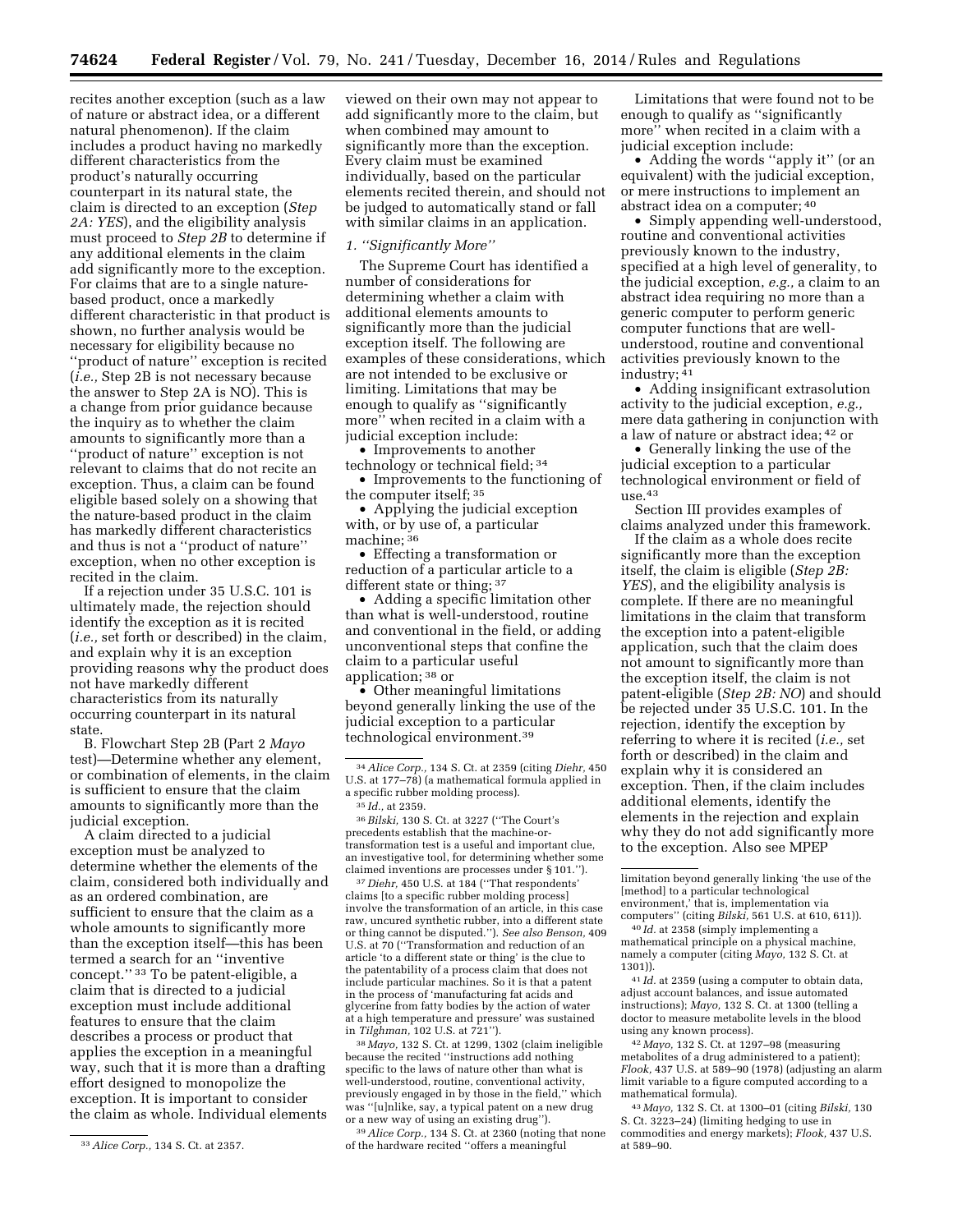2103(VI) and 2106(III) for instructions on making the rejection.

# *2. A Claim Reciting a Plurality of Exceptions*

For a claim that is directed to a plurality of exceptions, conduct the eligibility analysis for one of the exceptions. If the claim recites an element or combination of elements that amount to significantly more than that exception, consider whether those additional elements also amount to significantly more for the other claimed exception(s), which ensures that the claim does not have a pre-emptive effect with respect to any of the recited exceptions. Additional elements that satisfy *Step 2B* for one exception will likely satisfy *Step 2B* for all exceptions in a claim. On the other hand, if the claim fails under *Step 2B* for one exception, the claim is ineligible, and no further eligibility analysis is needed.

### *3. Streamlined Eligibility Analysis*

For purposes of efficiency in examination, a streamlined eligibility analysis can be used for a claim that may or may not recite a judicial exception but, when viewed as a whole, clearly does not seek to tie up any judicial exception such that others cannot practice it. Such claims do not need to proceed through the full analysis herein as their eligibility will be self-evident. However, if there is doubt as to whether the applicant is effectively seeking coverage for a judicial exception itself, the full analysis should be conducted to determine whether the claim recites significantly more than the judicial exception.

For instance, a claim directed to a complex manufactured industrial product or process that recites meaningful limitations along with a judicial exception may sufficiently limit its practical application so that a full eligibility analysis is not needed. As an example, a robotic arm assembly having a control system that operates using certain mathematical relationships is clearly not an attempt to tie up use of the mathematical relationships and would not require a full analysis to determine eligibility. Also, a claim that recites a nature-based product, but clearly does not attempt to tie up the nature-based product, does not require a markedly different characteristics analysis to identify a ''product of nature'' exception. As an example, a claim directed to an artificial hip prosthesis coated with a naturally occurring mineral is not an attempt to tie up the mineral. Similarly, claimed products that merely include ancillary

nature-based components, such as a claim that is directed to a cellphone with an electrical contact made of gold or a plastic chair with wood trim, would not require analysis of the nature-based component to identify a ''product of nature'' exception because such claims do not attempt to improperly tie up the nature-based product.

### **II. Complete Examination**

Regardless of whether a rejection under 35 U.S.C. 101 is made, a complete examination should be made for every claim under each of the other patentability requirements: 35 U.S.C. 102, 103, 112, and 101 (utility, inventorship and double patenting) and non-statutory double patenting. See MPEP 2103 *et seq.* and 2106(III).

#### **III. Sample Analyses**

The following examples, based upon Supreme Court decisions, use the Interim Eligibility Guidance and flowchart to analyze claims for subject matter eligibility.

# *Example 1. Diamond* v. *Chakrabarty* 44 *(U.S. Patent No. 4,259,444)*

*Background:* Stable energy-generating plasmids that provide hydrocarbon degradative pathways exist within certain bacteria in nature. Different plasmids provide the ability to degrade different hydrocarbons, *e.g.,* one plasmid provides the ability to degrade camphor, and a different plasmid provides the ability to degrade octane. *Pseudomonas* bacteria are naturally occurring bacteria. Naturally occurring *Pseudomonas* bacteria containing one stable energy-generating plasmid and capable of degrading a single type of hydrocarbon are known.

*Representative Claim:* 

A bacterium from the genus *Pseudomonas*  containing therein at least two stable energygenerating plasmids, each of said plasmids providing a separate hydrocarbon degradative pathway.

*Analysis:* The claim is directed to a statutory category, *e.g.,* a manufacture or composition of matter (*Step 1: YES*) and recites a nature-based product (a bacterium). To determine whether the claim is directed to a ''product of nature'' exception, the nature-based product is analyzed using the markedly different characteristics analysis.

The claimed bacterium has a different functional characteristic from naturally occurring *Pseudomonas* bacteria, *i.e.,* it is able to degrade at least two different hydrocarbons as compared to naturally occurring *Pseudomonas* bacteria that can only degrade a single hydrocarbon.

The claimed bacterium also has a different structural characteristic, *i.e.,* it was genetically modified to include more plasmids than are found in a single naturally occurring *Pseudomonas*  bacterium. The bacterium is new with markedly different characteristics from any found in nature, due to the additional plasmids and resultant capacity for degrading multiple hydrocarbon components of oil. These different functional and structural characteristics rise to the level of a marked difference, and accordingly the claimed bacterium is not a ''product of nature'' exception. Thus, the claim is not directed to an exception (*Step 2A: NO*). The claim is eligible.

# *Example 2. Association for Molecular Pathology* v. *Myriad Genetics, Inc. (U.S. Patent No. 5,747,282)*

*Background:* A human gene is a naturally occurring segment of DNA that codes for a protein. In nature, human genes are linked together by covalent bonds to form long chains of DNA called chromosomes. The inventors discovered the location and nucleotide sequence of a naturally occurring human gene called BRCA1. The BRCA1 gene encodes a polypeptide called BRCA1, which helps repair damaged DNA and prevent tumor formation. There are many naturally-occurring mutations in the BRCA1 gene. Some mutations are harmless, but others can dramatically increase a person's risk of developing breast and ovarian cancer.

Knowledge of the location and nucleotide sequence of the BRCA1 gene allows it to be isolated so that it can be studied, manipulated, or used. Isolated genes can be made in two different ways. The first way is to physically remove the gene from its natural location on the human chromosome by breaking two covalent bonds—one on each end of the gene—that connect the gene with the rest of the chromosome in nature. The second way is to synthesize the gene in a laboratory, *e.g.,* by linking together nucleotides to form the naturally occurring sequence of the gene. Both ways result in a gene that is ''isolated'' from its natural environment, *i.e.,* removed from the chromosome in which it occurs in nature.

The BRCA1 gene is about 80,000 nucleotides long, including several introns and several exons. In nature, the BRCA1 polypeptide is produced from the BRCA1 gene through an intermediate product called an mRNA. The natural creation of the BRCA1 mRNA in human cells involves splicing (removal) of the introns, and results in an exons-only molecule. The inventors used the mRNA to create an exons-only

<sup>44</sup>*Chakrabarty,* 447 U.S. at 303.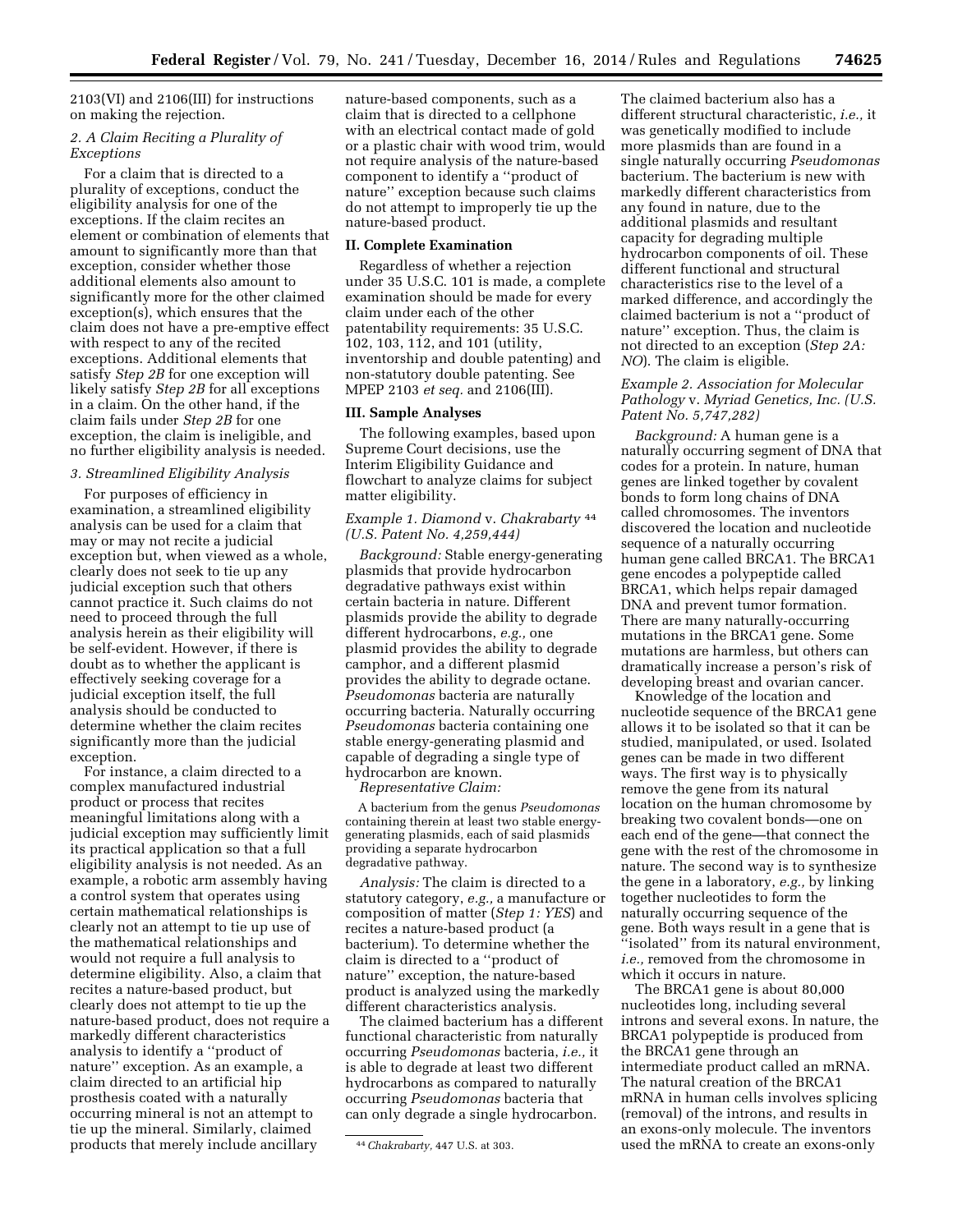molecule called a complementary DNA (cDNA), which contains the same protein-encoding information as the BRCA1 gene, but omits the non-coding portions (introns) of the gene. The nucleotide sequence of this cDNA was disclosed as SEQ ID NO:1, and the amino acid sequence of the BRCA1 polypeptide as SEQ ID NO:2.

*Representative Claims:* 

Claim 1. An isolated DNA coding for a BRCA1 polypeptide, said polypeptide having the amino acid sequence set forth in SEQ ID NO:2.

Claim 2. The isolated DNA of claim 1, wherein said DNA has the nucleotide sequence set forth in SEQ ID NO:1.

*Analysis:* The claims are directed to a statutory category, *e.g.,* a composition of matter (*Step 1: YES*), and recite naturebased products (a DNA). Thus, the markedly different analysis is used to determine if that nature-based product is a ''product of nature'' exception.

*Claim 1:* The claim encompasses isolated DNA that has the same nucleotide sequence as the naturally occurring BRCA1 gene. The isolation of the claimed DNA results in a different structural characteristic than the natural gene, because the natural gene has covalent bonds on the ends that connect the gene to the chromosome which the claimed DNA lacks. However, the claimed DNA is otherwise structurally identical to the natural gene, *e.g.,* it has the same genetic structure and nucleotide sequence as the BRCA1 gene in nature. The claimed DNA has no different functional characteristics, *i.e.,*  it encodes the same protein as the natural gene. Under the holding of *Myriad,* this isolated but otherwise unchanged DNA is not eligible because it is not different enough from what exists in nature to avoid improperly tying up the future use and study of the naturally occurring BRCA1 gene. In other words, the claimed DNA is different, but not markedly different, from its naturally occurring counterpart (BRCA 1 gene), and thus is directed to a ''product of nature'' exception (*Step 2A: YES*).

A claim directed to an exception should be analyzed to determine whether any element, or combination of elements, in the claim is sufficient to ensure that the claim amounts to significantly more than the exception. Claim 1 does not include any additional features that could add significantly more to the exception (*Step 2B: NO*). The claim is not eligible and should be rejected under 35 U.S.C. 101.

*Claim 2:* The claim is limited to a DNA having the nucleotide sequence of SEQ ID NO: 1. As disclosed in the specification, SEQ ID NO: 1 is an exons-

only sequence of a cDNA created by the inventors. The claimed DNA therefore has different structural characteristics than the naturally occurring BRCA1 gene, *e.g.,* in addition to lacking covalent bonds on its ends, it has a different nucleotide sequence (SEQ ID NO: 1 includes only exons, as compared to the natural sequence containing both exons and introns). The claimed DNA has no different functional characteristics, *i.e.,* it encodes the same protein as the natural gene. Here, the differences in structural characteristics between the claimed DNA and the natural gene are significant, *e.g.,* they are enough to ensure that the claim is not improperly tying up the future use of the BRCA1 gene. Thus, they rise to the level of a marked difference, and the claimed DNA is not a ''product of nature'' exception. Thus, the claim is not directed to an exception (*Step 2A: NO*). The claim is eligible.

### *Example 3. Diamond* v. *Diehr (U.S. Patent No. 4,344,142)*

*Background:* The claimed invention is a process for molding raw, uncured synthetic rubber into cured precision products. The process uses a mold for precisely shaping the uncured material under heat and pressure and then curing the synthetic rubber in the mold so that the product will retain its shape and be functionally operative after the molding is completed. Achieving the perfect cure depends upon several factors including the thickness of the article to be molded, the temperature of the molding process, and the amount of time that the article is allowed to remain in the press. It is possible to calculate when to open the press and remove the cured product using well-known time, temperature, and cure relationships by means of the Arrhenius equation. The inventors characterize their invention as the process of constantly measuring the actual temperature inside the mold, and automatically feeding these temperature measurements into a computer that repeatedly recalculates the cure time by use of the Arrhenius equation. When the recalculated time equals the actual time that has elapsed since the press was closed, the computer signals a device to open the press.

#### *Representative Claim:*

Claim 1. A method of operating a rubbermolding press for precision molded compounds with the aid of a digital computer, comprising:

providing said computer with a data base for said press including at least, natural logarithm conversion data (ln), the activation energy constant (C) unique to each batch of said compound being molded, and a constant (x) dependent upon the geometry of the particular mold of the press,

initiating an interval timer in said computer upon the closure of the press for monitoring the elapsed time of said closure,

constantly determining the temperature (Z) of the mold at a location closely adjacent to the mold cavity in the press during molding,

constantly providing the computer with the temperature (Z),

repetitively calculating in the computer, at frequent intervals during each cure, the Arrhenius equation for reaction time during the cure, which is  $\ln v = CZ +x$ , where v is the total required cure time, repetitively comparing in the computer at said frequent intervals during the cure each said calculation of the total required cure time calculated with the Arrhenius equation and said elapsed time, and

opening the press automatically when a said comparison indicates equivalence.

*Analysis:* The claim is directed to a statutory category, *i.e.,* a process (*Step 1: YES*). The claim recites the Arrhenius equation, which is the mathematical formula: ln v = CZ+x. The court noted that an algorithm, or mathematical formula, is like a law of nature, which cannot be the subject of a patent. The claimed process when viewed as a whole focuses on the use of the Arrhenius equation to cure synthetic rubber. Thus, the claim is directed to an exception (*Step 2A: YES*).

Next, the claim as a whole is analyzed to determine whether any element, or combination of elements, is sufficient to ensure that the claim amounts to significantly more than the exception. The specifically disclosed and claimed constant measurement of temperature at a mold cavity of a rubber-molding press and the claimed repetitive computer recalculation of the appropriate cure time using the constantly updated measurements are additional elements that provide ''something more'' than mere computer implementation of calculation of the Arrhenius equation. Further, the claimed steps act in concert to transform raw, uncured rubber to cured molded rubber. The combination of steps recited in addition to the mathematical formula show that the claim is not to the formula in isolation, but rather that the steps impose meaningful limits that apply the formula to improve an existing technological process. Thus, the claim amounts to significantly more than the judicial exception (*Step 2B: YES*). The claim is eligible.

**Note:** The Supreme Court has also characterized mathematical formulas as abstract ideas. As noted, all claims that are directed to a judicial exception, regardless of what the exception is called, are subject to the same analysis.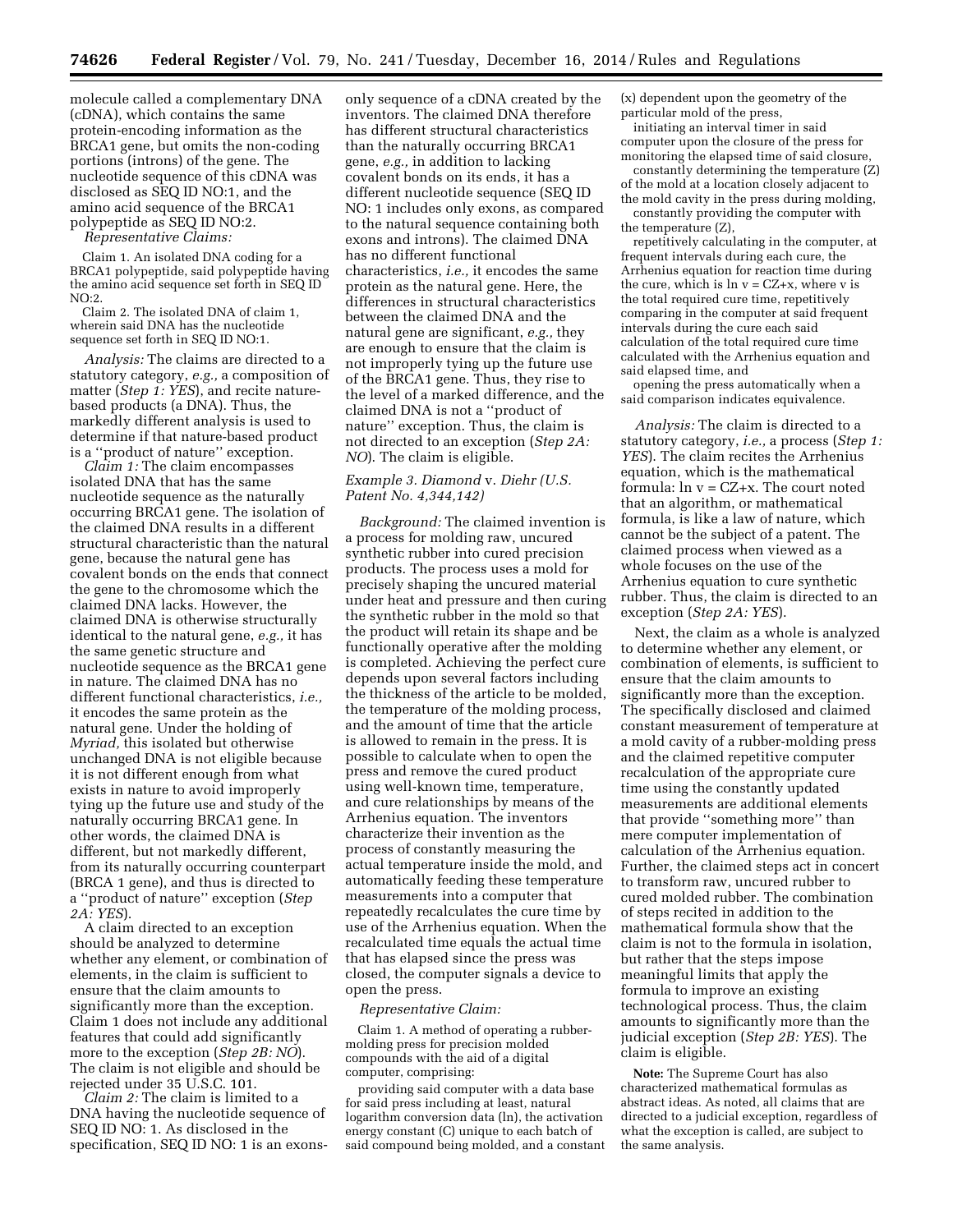#### *Example 4. Parker* v. *Flook*

*Background:* The invention is a method of updating alarm limits using a mathematical formula. An ''alarm limit'' is a number. During catalytic conversion processes, operating conditions such as temperature, pressure, and flow rates are constantly monitored. When any of these ''process variables'' exceeds a predetermined alarm limit, an alarm may signal the presence of an abnormal condition indicating either inefficiency or perhaps danger. The formula for updating alarm limits is used in a catalytic conversion processing system; however, there is no disclosure relating to that system, such as the chemical processes at work, the monitoring of process conditions, the determination of variables in the formula from process conditions, or the means of setting off an alarm or adjusting an alarm system.

*Representative Claim:* 

Claim 1. A method for updating the value of at least one alarm limit on at least one process variable involved in a process comprising the catalytic chemical conversion of hydrocarbons wherein said alarm limit has a current value of  $B_0+K$  wherein  $B_0$  is the current alarm base and K is a predetermined alarm offset which comprises:

(1) Determining the present value of said process variable, said present value being defined as PVL;

(2) Determining a new alarm base  $B_1$ , using the following equation:  $B_1=B_0(1.0-F)$  + PVL(F) where F is a predetermined number greater than zero and less than 1.0;

(3) Determining an updated alarm limit which is defined as  $B_1 + GK$ ; and thereafter; (4) Adjusting said alarm limit to said

updated alarm limit value.

*Analysis:* The claim is directed to a statutory category, *i.e.,* a process (*Step 1: YES*). The claim recites the mathematical formula " $B_1=B_0(1.0-F)$  + PVL(F)''. The claimed invention focuses on the calculation of the number representing the alarm limit value using the mathematical formula. Thus, the claim is directed to a mathematical formula, which is like a law of nature that falls within the exceptions to patent-eligible subject matter (*Step 2A: YES*).

A process is not unpatentable simply because it contains a law of nature or mathematical algorithm. The claim as a whole must be analyzed to determine what additional elements are recited in the claim. The claimed formula is limited by the steps of gathering the input variables and carrying out the calculation to update the number describing the alarm limit, and by the field of technology for which it is to be used. The determination of chemical process variables, and the use of a

generic computer to calculate values, is routine and conventional in the field of chemical processing. Adjusting the alarm limit based on the solution to the mathematical formula is merely postsolution activity that could be attached to almost any formula. Limiting the claim to petrochemical and oil-refining industries, such that the claim does not seek to wholly preempt the mathematical formula, is a field-of-use limitation that does not impose meaningful limits on the mathematical formula. Moreover, when considered as an ordered combination, the claim is nothing more than a purely conventional computerized implementation of applicant's formula. Therefore, the claim as a whole does not provide significantly more than a generic computer upon which the claimed formula is calculated. Thus, the claim does not amount to significantly more than the judicial exception itself (*Step 2B: NO*). The claim is not eligible and should be rejected under 35 U.S.C. 101.

# *Example 5. Mayo* v. *Prometheus (U.S. Patent No. 6,355,623)*

*Background:* The invention is a method of assisting doctors who use thiopurine drugs to treat patients with autoimmune diseases. The method helps doctors determine whether a given dosage level is too low or too high, based on the relationship between the concentration in the blood of a thiopurine metabolite (6-thioguanine) and the likelihood that the drug dosage will be ineffective or induce harmful side-effects. The relationship is a natural consequence of the ways in which thiopurine compounds are metabolized by the body, even though human action is needed to trigger a manifestation of the relationship. *Representative Claim:* 

Claim 1. A method of optimizing therapeutic efficacy for treatment of an immune-mediated gastrointestinal disorder, comprising:

(a) administering a drug providing 6 thioguanine to a subject having said immunemediated gastrointestinal disorder; and

(b) determining the level of 6-thioguanine in said subject having said immune-mediated gastrointestinal disorder,

wherein the level of 6-thioguanine less than about 230 pmol per 8x108 red blood cells indicates a need to increase the amount of said drug subsequently administered to said subject and wherein the level of 6 thioguanine greater than about 400 pmol per 8x108 red blood cells indicates a need to decrease the amount of said drug subsequently administered to said subject.

*Analysis:* The claim is directed to a statutory category, *i.e.,* a process (*Step 1: YES*). The claim sets forth relationships

between concentrations of certain metabolites in the blood and the likelihood that a dosage of a thiopurine drug will prove ineffective or cause harm. While it takes a human action (the administration of a thiopurine drug) to trigger a manifestation of this relation in a particular person, the relation itself exists in principle apart from any human action. The claim recites that relation and, thus, is directed towards a natural law (*Step 2A: YES*).

Next, the claim as a whole is analyzed to determine whether any element, or combination of elements, is sufficient to ensure that the claim amounts to significantly more than the exception. The ''administering'' step simply refers to the relevant audience, namely doctors who treat patients with certain diseases with thiopurine drugs. That audience is a pre-existing audience; doctors used thiopurine drugs to treat patients suffering from autoimmune disorders long before anyone asserted these claims. The ''wherein'' clauses simply tell a doctor about the relevant natural laws, at most adding a suggestion that the doctor should take those laws into account when treating the patient. The ''determining'' step tells the doctor to determine the level of the relevant metabolites in the blood, through whatever process the doctor or the laboratory wishes to use. The claims inform a relevant audience about certain laws of nature; any additional steps consist of well understood, routine, conventional activity already engaged in by the scientific community; and those steps, when viewed as a whole, add nothing significant beyond the sum of their parts taken separately. Even though the laws of nature at issue are narrow laws that may have limited applications, the claim does not amount to significantly more than the natural law itself (*Step 2B: NO*). The claim is not eligible and should be rejected under 35 U.S.C. 101.

### *Example 6. Alice Corp.* v. *CLS Bank (U.S. Patent Nos. 5,970,479 and 7,725,375)*

*Background:* The claims at issue relate to a computerized scheme for mitigating ''settlement risk''; *i.e.,* the risk that only one party to an agreedupon financial exchange will satisfy its obligation. In particular, the claims are designed to facilitate the exchange of financial obligations between two parties by using a computer system as a third-party intermediary. The intermediary creates ''shadow'' credit and debit records (*i.e.,* account ledgers) that mirror the balances in the parties' real-world accounts at ''exchange institutions'' (*e.g.,* banks). The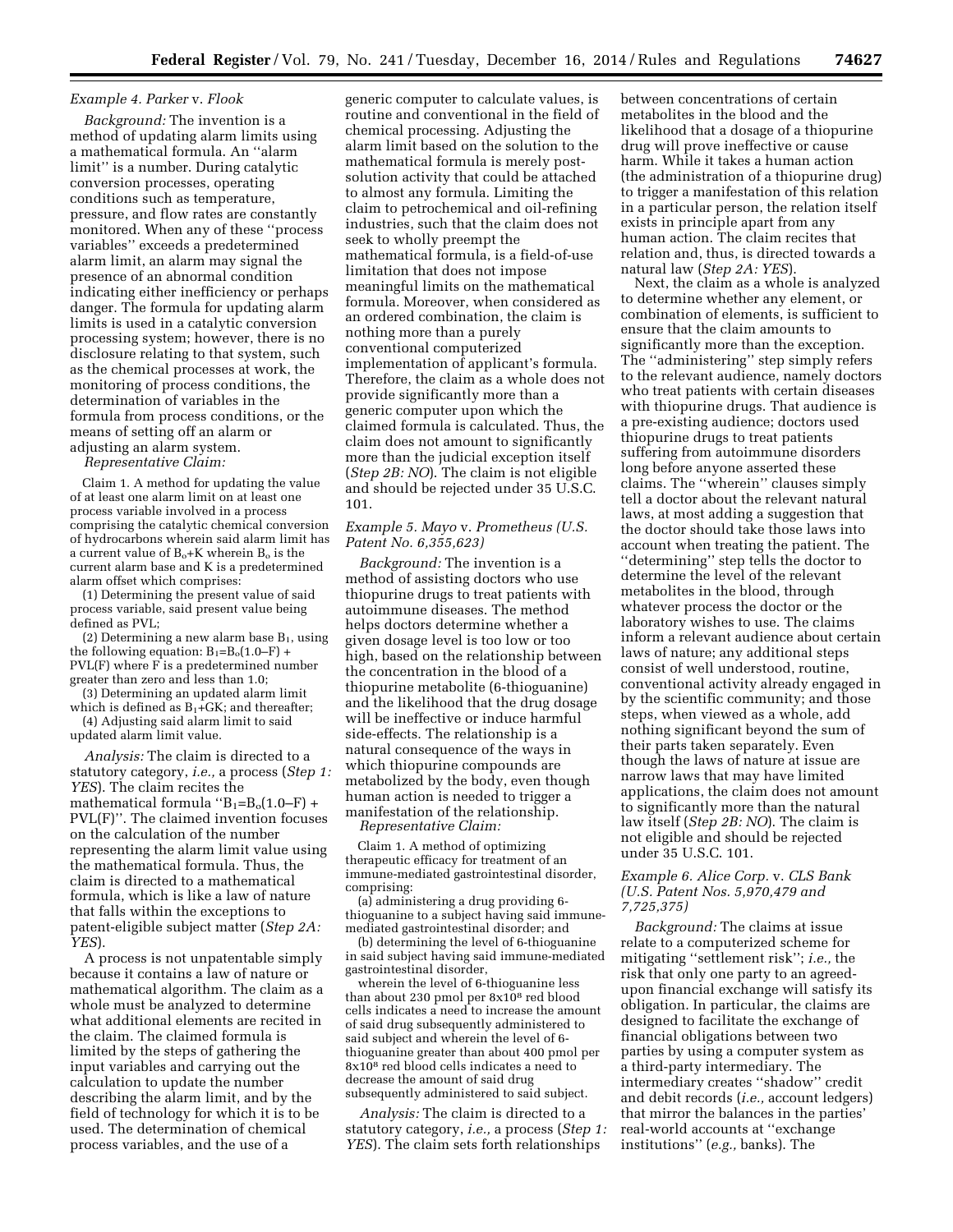intermediary updates the shadow records in real time as transactions are entered, allowing only those transactions for which the parties' updated shadow records indicate sufficient resources to satisfy their mutual obligations. At the end of the day, the intermediary instructs the relevant financial institutions to carry out the ''permitted'' transactions in accordance with the updated shadow records, thus mitigating the risk that only one party will perform the agreedupon exchange. The invention is claimed in the form of a computerimplemented process, a system enabling that process, and a computer-readable medium enabling that process to be performed by a computer.

Representative Method Claim (U.S. Patent No. 5,970,479)

Claim 33. A method of exchanging obligations as between parties, each party holding a credit record and a debit record with an exchange institution, the credit records and debit records for exchange of predetermined obligations, the method comprising the steps of:

(a) creating a shadow credit record and a shadow debit record for each stakeholder party to be held independently by a supervisory institution from the exchange institutions;

(b) obtaining from each exchange institution a start-of-day balance for each shadow credit record and shadow debit record;

(c) for every transaction resulting in an exchange obligation, the supervisory institution adjusting each respective party's shadow credit record or shadow debit record, allowing only these transactions that do not result in the value of the shadow debit record being less than the value of the shadow credit record at any time, each said adjustment taking place in chronological order; and

(d) at the end-of-day, the supervisory institution instructing one of the exchange institutions to exchange credits or debits to the credit record and debit record of the respective parties in accordance with the adjustments of the said permitted transactions, the credits and debits being irrevocable, time invariant obligations placed on the exchange institutions.45

*Analysis:* The claim is directed to a statutory category, *i.e.,* a process (*Step 1: YES*). The claim recites the concept of managing settlement risk through an intermediary, *i.e.,* intermediated settlement. The claimed invention describes the procedures an intermediary should take in managing settlement risk between two parties, *i.e.,*  specific details of intermediating settlement. Intermediated settlement,

like risk hedging in *Bilski,* is not a preexisting fundamental truth but rather is a longstanding commercial practice (a method of organizing human activity). The concept of intermediated settlement is a fundamental economic practice long prevalent in our system of commerce, which is in the realm of abstract ideas identified by the Supreme Court. Thus, the claim is directed to the abstract idea of intermediated settlement (*Step 2A: YES*).

Next, the claim as a whole is analyzed to determine whether any element, or combination of elements, is sufficient to ensure that the claim amounts to significantly more than the exception. Although a computer acts as the intermediary in the claimed method, the claims do no more than implement the abstract idea of intermediated settlement on a generic computer. Using a computer to create and maintain ''shadow'' accounts amounts to electronic recordkeeping, which is one of the most basic functions of a computer. The same is true with respect to the use of a computer to obtain data, adjust account balances, and issue automated instructions. All of these computer functions are ''wellunderstood, routine, conventional activit[ies]'' previously known to the industry. Each step does no more than require a generic computer to perform generic computer functions. Considered as an ordered combination, the computer components of the method add nothing that is not already present when the steps are considered separately, and thus simply recite the concept of intermediated settlement as performed by a generic computer. The claims do not purport to improve the functioning of the computer itself, or to improve any other technology or technical field. Use of an unspecified, generic computer does not transform an abstract idea into a patent-eligible invention. Thus, the claim does not amount to significantly more than the abstract idea itself (*Step 2B: NO*). The claim is not eligible and should be rejected under 35 U.S.C. 101.

Representative System Claim (U.S. Patent No. 7,725,375)

Claim 26. A data processing system to enable the exchange of an obligation between parties, the system comprising: a communications controller,

a first party device, coupled to said communications controller,

a data storage unit having stored therein (a) information about a first account for a first party, independent from a second account maintained by a first exchange institution, and

(b) information about a third account for a second party, independent from a fourth account maintained by a second exchange institution; and

a computer, coupled to said data storage unit and said communications controller, that is configured to

(a) receive a transaction from said first party device via said communications controller;

(b) electronically adjust said first account and said third account in order to effect an exchange obligation arising from said transaction between said first party and said second party after ensuring that said first party and/or said second party have adequate value in said first account and/or said third account, respectively; and

(c) generate an instruction to said first exchange institution and/or said second exchange institution to adjust said second account and/or said fourth account in accordance with the adjustment of said first account and/or third account, wherein said instruction being an irrevocable, time invariant obligation placed on said first exchange institution and/or said second exchange institution.

*Analysis:* The claim is directed to a statutory category, *i.e.,* a machine (*Step 1: YES*). As discussed for the method claim, the claim recites the concept of intermediated settlement and is directed to an abstract idea (*Step 2A: YES*).

Looking again to see what additional features are recited in the claim, the system includes a communications controller, a first party device, a data storage device, and a computer. The claimed hardware is generic hardware that nearly every computer will include. None of the hardware offers a meaningful limitation beyond generally linking the system to a particular technological environment, that is, implementation via computers. Put another way, the system claims are no different from the method claims in substance; the method claims recite the abstract idea implemented on a generic computer, while the system claims recite a handful of generic computer components configured to implement the same idea. The claim does not amount to significantly more than the underlying abstract idea (*Step 2B: NO*). The claim is not eligible and should be rejected under 35 U.S.C. 101.

# **IV. Summaries of Court Decisions Relating to Laws of Nature, Natural Phenomena, and Abstract Ideas**

The following brief summaries are taken from decisions from the Supreme Court and the Federal Circuit in which claims were analyzed with respect to judicial exceptions to determine subject matter eligibility. Along with the examples in section III, these decisions demonstrate the various terms used by the courts to describe the exceptions

<sup>45</sup> In *Alice Corp.,* the parties stipulated that the method was performed by a computer, despite the lack of a computer recitation in the representative method claim.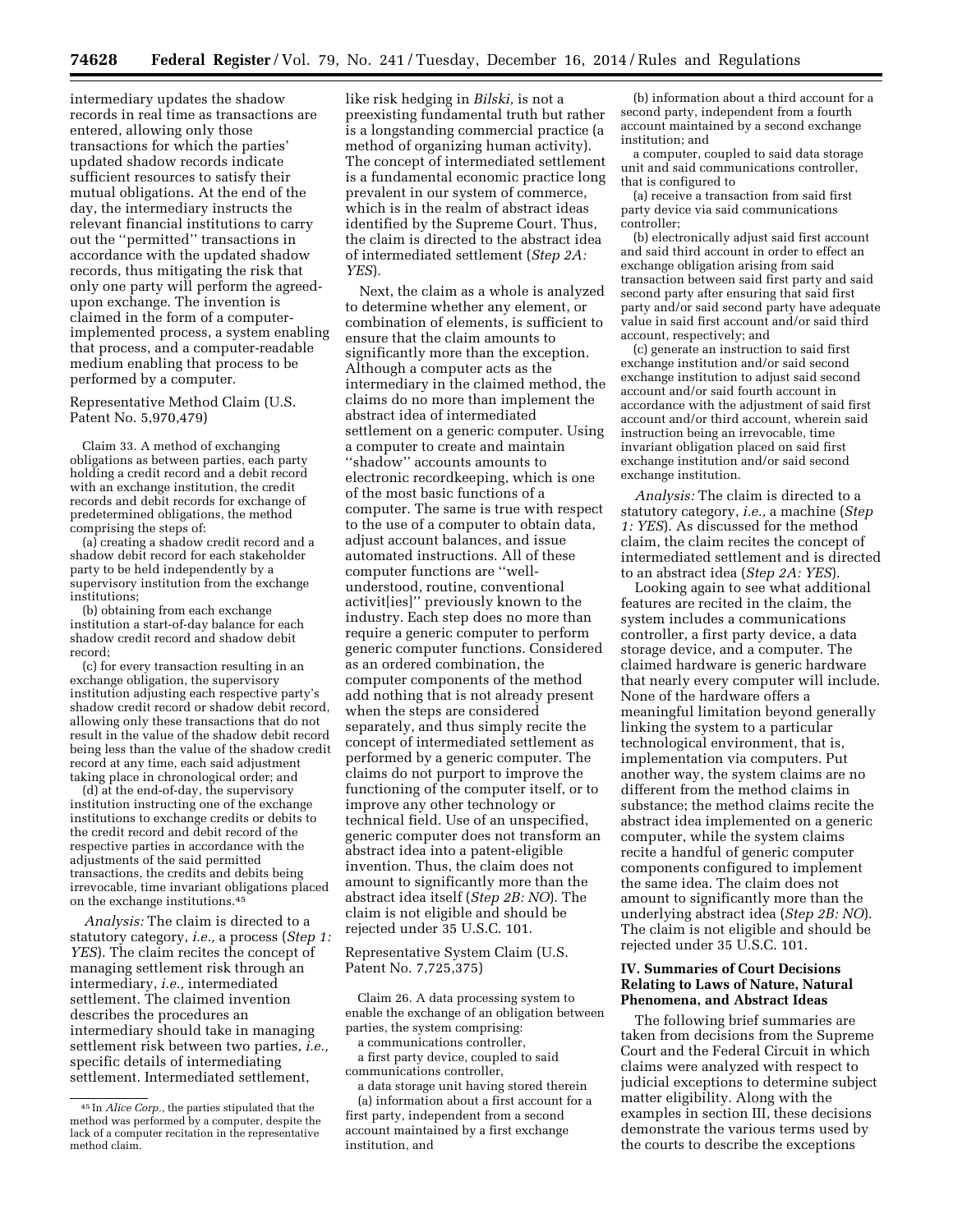and are provided simply to illustrate some of the different types of concepts found to fall within the exceptions. It should be noted that the courts' analyses in these decisions do not necessarily follow the eligibility framework explained in this Interim Eligibility Guidance as most of the cases were decided prior to *Alice Corp.*  Therefore, instead of applying the eligibility analysis set forth in this Interim Eligibility Guidance to the facts of the decisions, a short description of the court's decision is provided for background purposes only. When considering these decisions, it is important to remember that the mere presence of an exception does not necessarily render a claim ineligible.

Part A presents several decisions from the Supreme Court, Part B presents several decisions from the Federal Circuit from 2010—2014 that dealt with abstract ideas, and Part C presents decisions from the Federal Circuit relating to abstract ideas since the *Alice Corp.* decision. Although the very small set of decisions from the Federal Circuit since *Alice Corp.* have resulted in findings of ineligibility, it should be recognized that the Supreme Court did not create a *per se* excluded category of subject matter, such as software or business methods, nor did it impose any special requirements for eligibility of software or business methods.

#### *A. Supreme Court Decisions*

## 1. *O'Reilly* v. *Morse* (U.S. Reissue Patent No. RE 117)

Claim 6. The claim was interpreted by the Supreme Court as a system of signs (signals) by closing a galvanic circuit rapidly for telegraphing, combined with machinery to record the signs.

Claim 8. I do not propose to limit myself to the specific machinery, or parts of machinery, . . . the essence of my invention being the use of the motive power of the electric or galvanic current, which I call electro-magnetism, however developed, for making or printing intelligible characters, signs, or letters, at any distances, being a new application of that power. . .

The claims are to the process of using electromagnetism to produce distinguishable signs for telegraphy, and in particular to print intelligible characters at any distance. While the format of the claims is outdated, it can be seen that claim 6 recites the system of signs in combination with the machinery for recording, which was found eligible. In contrast, claim 8 recites the use of electromagnetism without limits on the machinery for recording, which was found ineligible. The discovery of electromagnetism,

which is a natural phenomenon, is not patentable by itself.

2. *Tilghman* v. *Proctor* (U.S. Patent No. 11,766)

The claim was interpreted by the Supreme Court as the process of subjecting to a high degree of heat a mixture continually kept up, of nearly equal quantities of fat and water in a convenient vessel strong enough to resist the effort of the mixture to convert itself into steam.

The claim is founded upon the chemical principle or scientific fact that the elements of neutral fat require that they be severally united with an atomic equivalent of water in order to separate from each other and become free. Although the claim recites the chemical union between the fatty elements and water, it is not directed to the mere principle. The claim is directed instead to a particular mode of bringing about the desired chemical union, *i.e.,* by heating the water under such pressure that the water does not become steam, and accordingly was found eligible.

3. *Mackay Radio & Telegraph Co.* v. *Radio Corp. of America* (U.S. Patent No. 1,974,387)

Claim 15. An antenna comprising a pair of relatively long conductors disposed with respect to each other at an angle substantially equal to twice  $50.9(l/\lambda)^{-0.513}$  degrees, *l* being the length of the wire and  $\lambda$  the operating wave length in like units, and means in circuit with said antenna for exciting the conductors in phase opposition whereby standing waves of opposite instantaneous polarity are formed on the conductors throughout their length.

The claim is to an antenna system utilizing standing wave phenomena. To obtain the best directional radio propagation by a V type antenna, a mathematical formula is used to arrange the angle of the wires, their length, and the length of the wave propagated. The claim practically applies the mathematical formula to configure a particular antenna and thus was found eligible.

#### 4. *Gottschalk* v. *Benson*

Claim 8. The method of converting signals from binary coded decimal form into binary which comprises the steps of:

(1) storing the binary coded decimal signals in a reentrant shift register,

(2) shifting the signals to the right by at least three places, until there is a binary '1' in the second position of said register,

(3) masking out said binary '1' in said second position of said register,

(4) adding a binary '1' to the first position of said register,

(5) shifting the signals to the left by two positions,

(6) adding a '1' to said first position, and (7) shifting the signals to the right by at least three positions in preparation for a

succeeding binary '1' in the second position of said register.

The claim recites a process for converting binary-coded-decimal (BCD) numerals into pure binary numerals. The procedures set forth in the claim are a generalized formulation for programs to solve mathematical problems of converting one form of numerical representation to another. The mathematical procedures can be carried out in existing computers long in use or can be performed without a computer. The end use is unlimited. The process claim was found to be so abstract and sweeping that it covered both known and unknown uses of the BCD to pure binary conversion. The mathematical formula in the claim has no substantial practical application except in connection with a digital computer, and thus the court found the claim ineligible as it would in effect be a patent on the algorithm itself.

#### 5. *Bilski* v. *Kappos*

Claim 1. A method for managing the consumption risk costs of a commodity sold by a commodity provider at a fixed price comprising the steps of:

(a) initiating a series of transactions between said commodity provider and consumers of said commodity wherein said consumers purchase said commodity at a fixed rate based upon historical averages, said fixed rate corresponding to a risk position of said consumer;

(b) identifying market participants for said commodity having a counter-risk position to said consumers; and

(c) initiating a series of transactions between said commodity provider and said market participants at a second fixed rate such that said series of market participant transactions balances the risk position of said series of consumer transactions.

The claim explains the basic concept of hedging, or protecting against risk. The court found that the concept of hedging is an unpatentable abstract idea, just like the algorithms at issue in *Benson* and *Flook.* A dependent claim that narrows the concept to a mathematical formula was similarly found to be an abstract idea. The other dependent claims are broad examples of how hedging can be used in commodities and energy markets. Limiting an abstract idea to one field of use or adding token postsolution components does not make the concept patentable. The claims were found ineligible.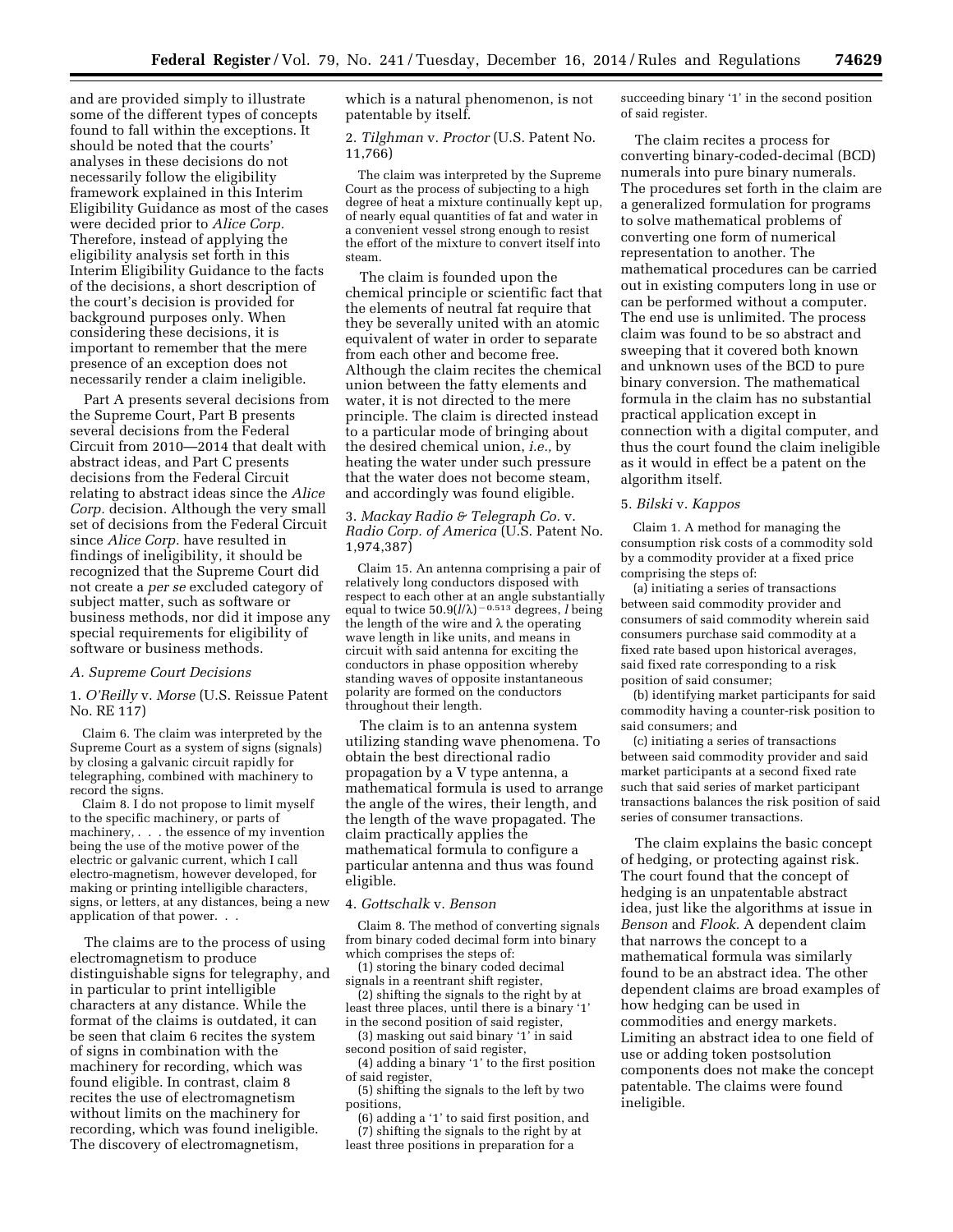*B. Abstract Idea Decisions From the Federal Circuit Prior to Alice Corp. (2010–2014)* 

1. *SiRF Technology* v. *ITC*46 (U.S. Patent No. 6,417,801)

Claim 1. A method for calculating an absolute position of a GPS receiver and an absolute time of reception of satellite signals comprising:

providing pseudoranges that estimate the range of the GPS receiver to a plurality of GPS satellites;

providing an estimate of an absolute time of reception of a plurality of satellite signals;

providing an estimate of a position of the GPS receiver;

providing satellite ephemeris data; computing absolute position and absolute time using said pseudoranges by updating said estimate of an absolute time and the estimate of position of the GPS receiver.

GPS is a satellite navigation system comprising satellites orbiting the Earth that permits a GPS-enabled receiver to detect signals from at least four satellites and use that information to calculate its distance from each satellite and thus its precise position on Earth through trilateration. The claim sets forth the steps of calculating the absolute position, which is a mathematical concept. The court interpreted the claim such that the method could not be performed without a GPS receiver, noting that the preamble expressly states ''calculating an absolute position of a GPS receiver" and that a GPS receiver is required to generate pseudoranges and to determine its position. With this interpretation, the presence of the GPS receiver in the claim places a meaningful limit on the scope of the claim. It is essential to the operation of the claimed method and plays a significant part in permitting the claimed method to be performed. As such, although performance of the claim requires calculations, the claim was found eligible.

# 2. *Research Corp. Tech.* v. *Microsoft Corp.*47 (U.S. Patent No. 5,111,310)

Claim 1. A method for the halftoning of gray scale images by utilizing a pixel-by-pixel comparison of the image against a blue noise mask in which the blue noise mask is comprised of a random non-deterministic, non-white noise single valued function which is designed to produce visually pleasing dot profiles when thresholded at any level of said gray scale images.

The claim is to digital image halftoning. Halftoning techniques allow computers to present many shades and color tones with a limited number of

pixels, which allows computer displays and printers to render an approximation of an image by using fewer colors or shades of gray than the original image. One method of generating a digital halftoned image is called ''thresholding'' that uses a twodimensional array called a ''mask.'' The claimed method incorporates algorithms and formulas that control the masks and halftoning, but apply them in a technique that improves the generated digital halftoned image. The invention presents functional and palpable applications in the field of computer technology with specific applications or improvements to technologies in the marketplace. So, although the claimed method uses algorithms and formulas, the claim was found eligible.

# 3. *Dealertrack Inc.* v. *Huber* (U.S. Patent No. 7,181,427)

Claim 1. A computer aided method of managing a credit application, the method comprising the steps of:

[A] receiving credit application data from a remote application entry and display device;

[B] selectively forwarding the credit application data to remote funding source terminal devices;

[C] forwarding funding decision data from at least one of the remote funding source terminal devices to the remote application entry and display device;

[D] wherein the selectively forwarding the credit application data step further comprises:

[D1] sending at least a portion of a credit application to more than one of said remote funding sources substantially at the same time;

[D2] sending at least a portion of a credit application to more than one of said remote funding sources sequentially until a finding source returns a positive funding decision;

[D3] sending at least a portion of a credit application to a first one of said remote funding sources, and then, after a predetermined time, sending to at least one other remote funding source, until one of the finding sources returns a positive funding decision or until all funding sources have been exhausted; or,

[D4] sending the credit application from a first remote funding source to a second remote finding source if the first funding source declines to approve the credit application.

The court reduced the claim to its most basic concept which was characterized as receiving data from one source (step A), selectively forwarding the data (step B, performed according to step D), and forwarding reply data to the first source (step C). This basic concept of processing information through a clearinghouse was found to be an abstract idea, similar to *Bilski'*s basic concept of hedging. The court held that simply adding a ''computer-aided''

limitation to a claim covering an abstract concept, without more, does not sufficiently limit the claim. The claim was found ineligible.

# 4. *SmartGene, Inc.* v. *Advanced Biological Laboratories, SA* (U.S. Patent No. 6,081,786)

Claim 1. A method for guiding the selection of a therapeutic treatment regimen for a patient with a known disease or medical condition, said method comprising:

(a) providing patient information to a computing device comprising:

a first knowledge base comprising a plurality of different therapeutic treatment regimens for said disease or medical condition;

a second knowledge base comprising a plurality of expert rules for evaluating and selecting a therapeutic treatment regimen for said disease or medical condition;

a third knowledge base comprising advisory information useful for the treatment of a patient with different constituents of said different therapeutic treatment regimens; and

(b) generating in said computing device a ranked listing of available therapeutic treatment regimens for said patient; and

(c) generating in said computing device advisory information for one or more therapeutic treatment regimens in said ranked listing based on said patient information and said expert rules.

The claims set forth the steps of comparing new and stored information and using rules to identify medical options. Claim 1 does no more than call on a ''computing device'' with basic functionality for comparing stored and input data and rules, to do what doctors do routinely. The court concluded that these are familiar mental steps performed by or with a computer, and as such the claim was found ineligible.

5. Cyberfone Systems v. CNN Interactive Group (U.S. Patent No. 8,019,060)

Claim 1. A method, comprising: obtaining data transaction information entered on a telephone from a single transmission from said telephone;

forming a plurality of different exploded data transactions for the single transmission, said plurality of different exploded data transaction indicative of a single data transaction, each of said exploded data transactions having different data that is intended for a different destination that is included as part of the exploded data transactions, and each of said exploded data transactions formed based on said data transaction information from said single transmission, so that different data from the single data transmission is separated and sent to different destinations; and

sending said different exploded data transactions over a channel to said different destinations, all based on said data transaction information entered in said single transmission.

Using categories to organize, store, and transmit information is well-

<sup>46</sup>*SiRF Tech.* v. *ITC,* 601 F.3d 1319 (Fed. Cir. 2010).

<sup>47</sup>*Research Corp. Tech.* v. *Microsoft Corp.,* 627 F.3d 859 (Fed. Cir. 2010).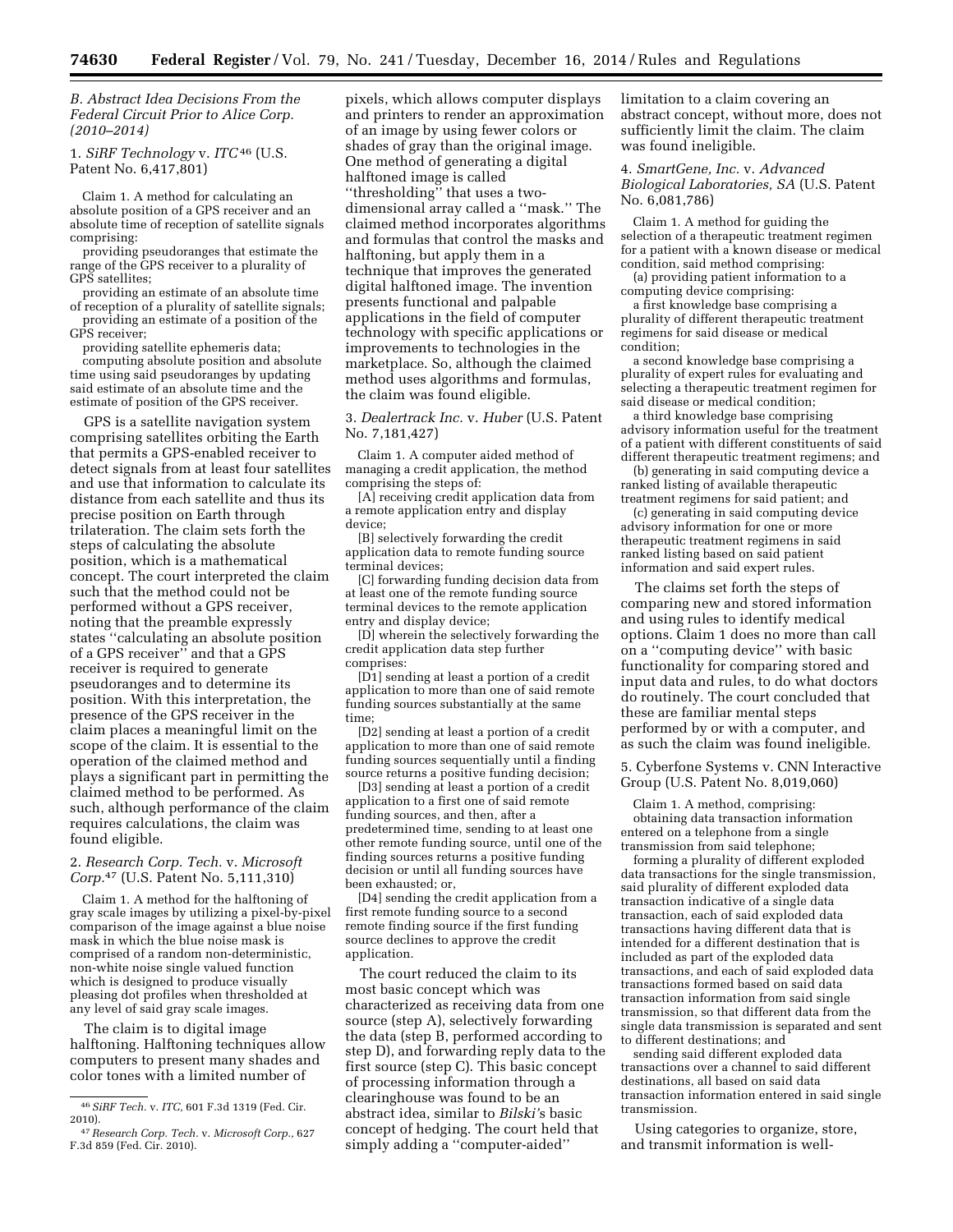established. Here, the well-known concept of categorical data storage, *i.e.,*  the idea of collecting information in classified form, then separating and transmitting that information according to its classification, is an abstract idea. The claim was found ineligible.

### *C. Abstract Idea Decisions From the Federal Circuit Since Alice Corp.*

1. Digitech Image Tech., LLC v. Electronics for Imaging, Inc. (U.S. Patent No. 6,128,415)

Claim 10. A method of generating a device profile that describes properties of a device in a digital image reproduction system for capturing, transforming or rendering an image, said method comprising:

generating first data for describing a device dependent transformation of color information content of the image to a device independent color space through use of measured chromatic stimuli and device response characteristic functions;

generating second data for describing a device dependent transformation of spatial information content of the image in said device independent color space through use of spatial stimuli and device response characteristic functions;

and combining said first and second data into the device profile.

The court found the claim to be an abstract idea because it describes a process of organizing information through mathematical correlations and is not tied to a specific structure or machine. The claim recites the process of taking two data sets and combining them into a single data set, the device profile. The two data sets are generated by taking existing information—*i.e.,*  measured chromatic stimuli, spatial stimuli, and device response characteristic functions—and organizing this information into a new form. The claim language does not expressly tie the method to an image processor. It generically recites a process of combining two data sets into the device profile; it does not claim the processor's use of that profile in the capturing, transforming, or rendering of a digital image. Without additional limitations, a process that employs mathematical algorithms to manipulate existing information to generate additional information is not patent eligible. All of the claims were found ineligible.

2. Planet Bingo, LLC v. VKGS LLC (U.S. Patent No. 6,398,646)

Claim 1. A system for managing a game of Bingo which comprises:

(a) a computer with a central processing unit (CPU) and with a memory and with a printer connected to the CPU;

(b) an input and output terminal connected to the CPU and memory of the computer; and

(c) a program in the computer enabling:

(i) input of at least two sets of Bingo numbers which are preselected by a player to be played in at least one selected game of Bingo in a future period of time;

(ii) storage of the sets of Bingo numbers which are preselected by the player as a group in the memory of the computer;

(iii) assignment by the computer of a player identifier unique to the player for the group having the sets of Bingo numbers which are preselected by the player wherein the player identifier is assigned to the group for multiple sessions of Bingo;

(iv) retrieval of the group using the player identifier;

(v) selection from the group by the player of at least one of the sets of Bingo numbers preselected by the player and stored in the memory of the computer as the group for play in a selected game of Bingo in a specific session of Bingo wherein a number of sets of Bingo numbers selected for play in the selected game of Bingo is less than a total number of sets of Bingo numbers in the group;

(vi) addition by the computer of a control number for each set of Bingo numbers selected for play in the selected game of Bingo;

(vii) output of a receipt with the control number, the set of Bingo numbers which is preselected and selected by the player, a price for the set of Bingo numbers which is preselected, a date of the game of Bingo and optionally a computer identification number; and

(viii) output for verification of a winning set of Bingo numbers by means of the control number which is input into the computer by a manager of the game of Bingo.

The court found the claims to be directed to the abstract idea of solving a tampering problem and also minimizing other security risks during bingo ticket purchases. The claims relate to managing a bingo game while allowing a player to repeatedly play the same sets of numbers in multiple sessions. Managing the game of bingo consists solely of mental steps which can be carried out by a human using pen and paper. The claims do not impose any requirements that would make the invention impossible to carry out manually. Although not drawn to the same subject matter at issue in *Bilski*  and *Alice Corp.,* the court found managing a game of bingo to be similar to the kind of organizing human activity at issue in *Alice Corp.* The claims recite a generic computer implementation of the abstract idea and a program that is used for the generic functions of storing, retrieving, and verifying a chosen set of bingo numbers against a winning set of bingo numbers. There is no inventive concept sufficient to transform the claimed subject matter into a patenteligible application. The court found no meaningful distinction between the method and system claims. All of the claims were found ineligible.

3. buySAFE, Inc. v. Google, Inc. (U.S. Patent No. 7,644,019)

Claim 1. A method, comprising: receiving, by at least one computer application program running on a computer of a safe transaction service provider, a request from a first party for obtaining a transaction performance guaranty service with respect to an online commercial transaction following closing of the online commercial transaction;

processing, by at least one computer application program running on the safe transaction service provider computer, the request by underwriting the first party in order to provide the transaction performance guaranty service to the first party,

wherein the computer of the safe transaction service provider offers, via a computer network, the transaction performance guaranty service that binds a transaction performance guaranty to the online commercial transaction involving the first party to guarantee the performance of the first party following closing of the online commercial transaction.

Claim 14. The method according to claim 1, wherein the transaction performance guaranty is provided in one form of: a surety bond; a specialized bank guaranty; a specialized insurance policy; and a safe transaction guaranty provided by the safe transaction service provider.

Relying on *Bilski* in which an abstract idea was found in certain arrangements involving contractual relations, the court found the claims to be squarely about creating a contractual relationship—a ''transaction performance guaranty''—that is beyond question of ancient lineage. The claims' invocation of computers adds no inventive concept, with the computer functionality being generic. The transactions being performed online, at best, limits the use of the abstract guaranty idea to a particular technological environment. Although, dependent claim 14 narrows the abstract idea to particular types of relationships, that does not change the analysis because it does not make the idea nonabstract. The claims to the computer readable medium encoded with instructions to carry out the method were treated in the same way. All of the claims were found ineligible.

4. Ultramercial, LLC v. Hulu, LLC and WildTangent (U.S. Patent No. 7,346,545)

Claim 1: A method for distribution of products over the Internet via a facilitator, said method comprising the steps of:

a first step of receiving, from a content provider, media products that are covered by intellectual-property rights protection and are available for purchase, wherein each said media product being comprised of at least one of text data, music data, and video data;

a second step of selecting a sponsor message to be associated with the media product, said sponsor message being selected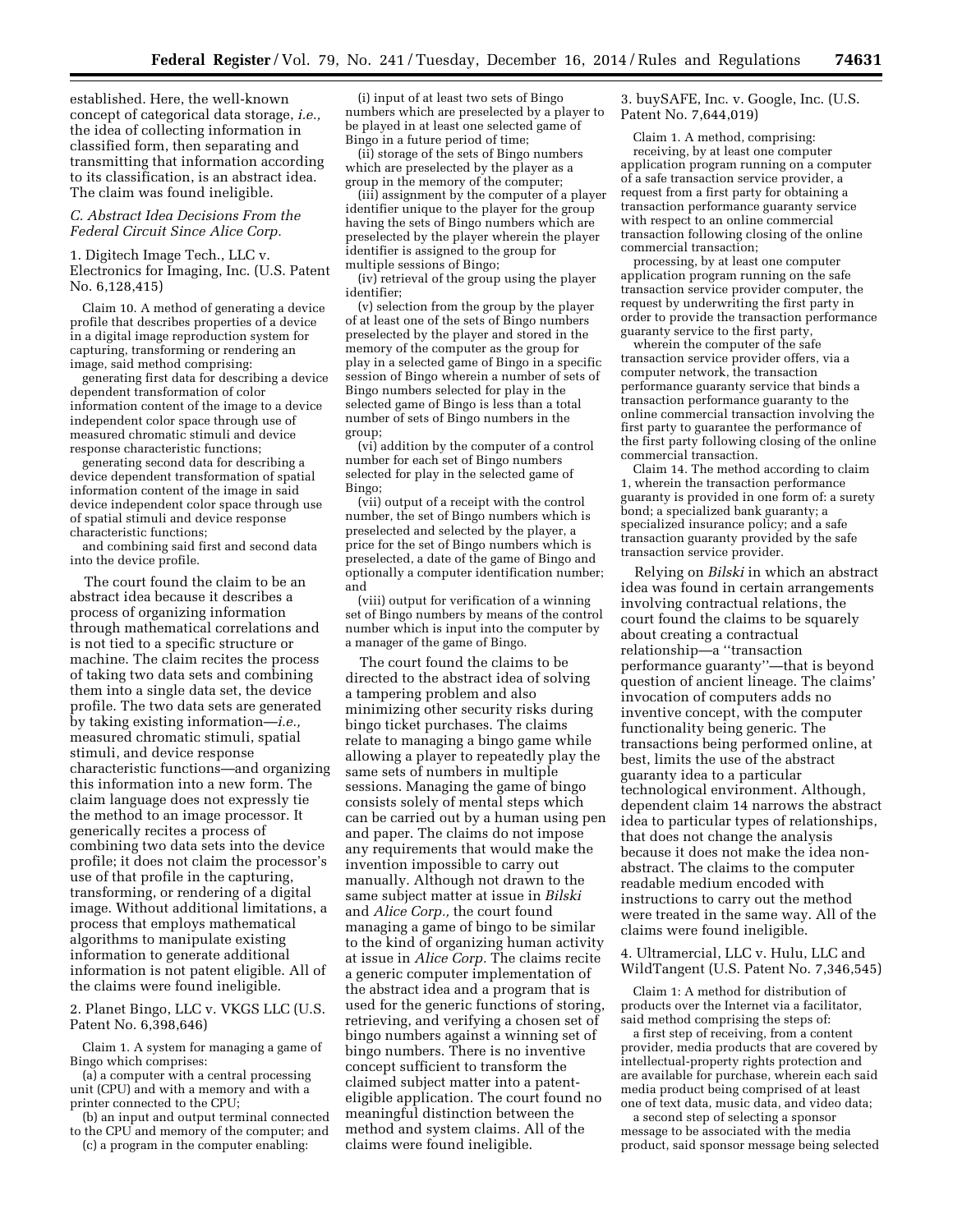from a plurality of sponsor messages, said second step including accessing an activity log to verify that the total number of times which the sponsor message has been previously presented is less than the number of transaction cycles contracted by the sponsor of the sponsor message;

a third step of providing the media product for sale at an Internet Web site;

a fourth step of restricting general public access to said media product;

a fifth step of offering to a consumer access to the media product without charge to the consumer on the precondition that the consumer views the sponsor message;

a sixth step of receiving from the consumer a request to view the sponsor message, wherein the consumer submits said request in response to being offered access to the media product;

a seventh step of, in response to receiving the request from the consumer, facilitating the display of a sponsor message to the consumer;

an eighth step of, if the sponsor message is not an interactive message, allowing said consumer access to said media product after said step of facilitating the display of said sponsor message;

a ninth step of, if the sponsor message is an interactive message, presenting at least one query to the consumer and allowing said consumer access to said media product after receiving a response to said at least one query;

a tenth step of recording the transaction event to the activity log, said tenth step including updating the total number of times the sponsor message has been presented; and

an eleventh step of receiving payment from the sponsor of the sponsor message displayed.

Using the *Alice Corp.* framework, the court first determined whether the claims at issue are directed to a patentineligible concept. The court found that the ordered combination of the eleven steps recites ''an abstraction—an idea, having no particular concrete or tangible form'' noting that the majority of limitations describe only the abstract idea of showing an advertisement before delivering content. The court then turned to the next step of the analysis to determine whether the claims do significantly more than simply describe the abstract method. The court explained that consulting and updating an activity log represent insignificant ''data-gathering steps,'' restricting public access represents only insignificant ''[pre]-solution activity,'' and narrowing the idea to the Internet is an attempt to limit the use of the abstract idea ''to a particular technological environment.'' Viewed both individually and as an ordered combination, the claimed steps were found insufficient to supply an inventive concept because the steps are conventional and specified at a high level of generality. The court concluded

that the claim limitations do not transform the abstract idea that they recite into patent-eligible subject matter because ''the claims simply instruct the practitioner to implement the abstract idea with routine, conventional activity.'' All of the claims were found ineligible.

5. DDR Holdings, LLC v. Hotels.com, L.P. (U.S. Patent No. 7,818,399)

Claim 19: A system useful in an outsource provider serving Web pages offering commercial opportunities, the system comprising:

(a) a computer store containing data, for each of a plurality of first Web pages, defining a plurality of visually perceptible elements, which visually perceptible elements correspond to the plurality of first Web pages;

(i) wherein each of the first Web pages belongs to one of a plurality of Web page owners;

(ii) wherein each of the first Web pages displays at least one active link associated with a commerce object associated with a buying opportunity of a selected one of a plurality of merchants; and

(iii) wherein the selected merchant, the outsource provider, and the owner of the first Web page displaying the associated link are each third parties with respect to one other;

(b) a computer server at the outsource provider, which computer server is coupled to the computer store and programmed to:

(i) receive from the web browser of a computer user a signal indicating activation of one of the links displayed by one of the first Web pages;

(ii) automatically identify as the source page the one of the first Web pages on which the link has been activated;

(iii) in response to identification of the source page, automatically retrieve the stored data corresponding to the source page; and

(iv) using the data retrieved, automatically generate and transmit to the web browser a second Web page that displays: (A) Information associated with the commerce object associated with the link that has been activated, and (B) the plurality of visually perceptible elements visually corresponding to the source page.

The court found the claim patent eligible under the *Alice Corp.*  framework. First, the court noted that, while in some instances abstract ideas are plainly identifiable and divisible from generic computer limitations recited by the remainder of a claim, in this case, identifying the precise nature of the abstract idea is not as straightforward. The court considered several proposed characterizations of the abstract idea, including '''making two Web pages look the same,' 'syndicated commerce on the computer using the Internet' and 'making two ecommerce Web pages look alike by using licensed trademarks, logos, color schemes and layouts,''' and ''that an online merchant's sales can be increased if two Web pages have the same 'look and feel.''' The court did not clearly indicate whether the claim was directed to one or more of these proposed abstract ideas, but stated that ''under any of these characterizations of the abstract idea, the '399 patent's claims satisfy *Mayo/Alice* step two.''

The court then explained its analysis of the second *Mayo/Alice* step, where it determined that the claim amounted to an inventive concept and thus was patent eligible. In particular, the claim addresses the problem of retaining Web site visitors from being diverted from a host's Web site to an advertiser's Web site, for which ''the claimed solution is necessarily rooted in computer technology in order to overcome a problem specifically arising in the realm of computer networks.'' The claim includes additional elements including ''1) stor[ing] 'visually perceptible elements' corresponding to numerous host Web sites in a database, with each of the host Web sites displaying at least one link associated with a product or service of a third-party merchant, 2) on activation of this link by a Web site visitor, automatically identif[ying] the host, and 3) instruct[ing] an Internet web server of an 'outsource provider' to construct and serve to the visitor a new, hybrid Web page that merges content associated with the products of the third-party merchant with the stored 'visually perceptible elements' from the identified host Web site.'' The court held that, unlike in *Ultramercial,* the claim does not generically recite ''use the Internet'' to perform a business practice, but instead recites a specific way to automate the creation of a composite Web page by an outsource provider that incorporates elements from multiple sources in order to solve a problem faced by Web sites on the Internet. Therefore, the court held that the claim is patent eligible.

# Guidelines for Written Comments

It would be helpful to the USPTO if written comments include information about: (1) The name and affiliation of the individual responding; and (2) an indication of whether comments offered represent views of the respondent's organization or are the respondent's personal views. Information provided in response to this request for comments will be made part of a public record and may be available via the Internet. In view of this, parties should not submit information that they do not wish to be publicly disclosed or made electronically accessible. Parties who would like to rely on confidential information to illustrate a point are requested to summarize or otherwise